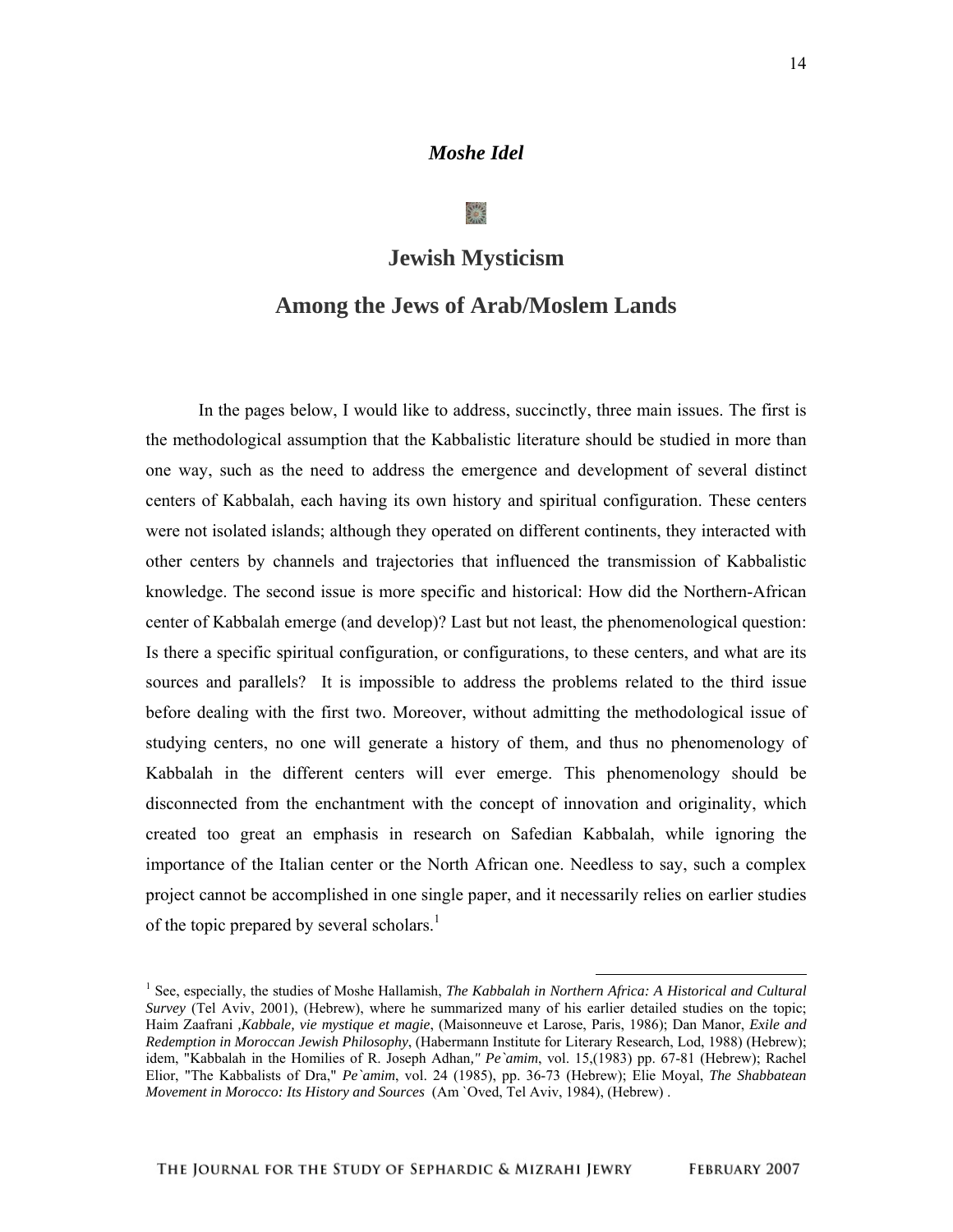## 1. *On Kabbalah and Its Centers*

Kabbalah, being a medieval phenomenon like Jewish philosophy, was immediately accepted and became widespread in most of the centers of Judaism within a few centuries after its emergence in late  $12<sup>th</sup>$  century Southern France. As such, an understanding of these teachings – in fact a variety of schools – needs a panoramic appreciation that will combine analyses of its main centers and the trajectories that contributed to its dissemination and acceptance. Though all the major centers of Kabbalah depend upon the Spanish ones--the Catalonian and the Castilian--each developed in its own direction. They were influenced by a variety of factors, the most important of them being: what type of Kabbalistic material arrived from Spain, directly or indirectly; the idiosyncratic nature of the Kabbalists in a certain center, and last but not least the cultural and other circumstances characteristic of a given center. These factors contribute both to the specificity of a certain center, and also to the diversity involved in the schools or individuals active in a certain geographical area. As I shall attempt to describe below, not everything found in Spain, even less everything found in the Kabbalistic literature, arrived to Northern Africa. Even the arrival of the same material does not mean similar modes of reception and interpretation.

By emphasizing the importance and particular structure of several centers of Kabbalah, I intend to decentralize this tradition as a unified conceptual type of thought. Indeed, a vast literature, Kabbalah is constituted by a variegated conglomerate of spiritual models, types of experiences, and modes of expressions that developed over the span of almost a millennium in different countries and continents. Though stemming from Southern France and then flowering in Spain, some forms of this wisdom developed outside the perimeter of the Iberian Peninsula already before the end of the 13th century. This is ostensibly the case of the ecstatic Kabbalah of R. Abraham Abulafia, who wrote most of his writings in Italy, Sicily, and Byzantium before he disappeared around 1291. He established a Kabbalistic school that included a number of disciples who left several treatises, all of them written outside of Spain. There were many forms of theosophical Kabbalah that were known in Rome already in the eighties of the 13th century, culminating in the Kabbalistic writings of R. Menahem Recanati sometime at the beginning of the  $14<sup>th</sup>$  century. Other forms of Kabbalah were known in Southern Germany already in the last third of the mid-13th century.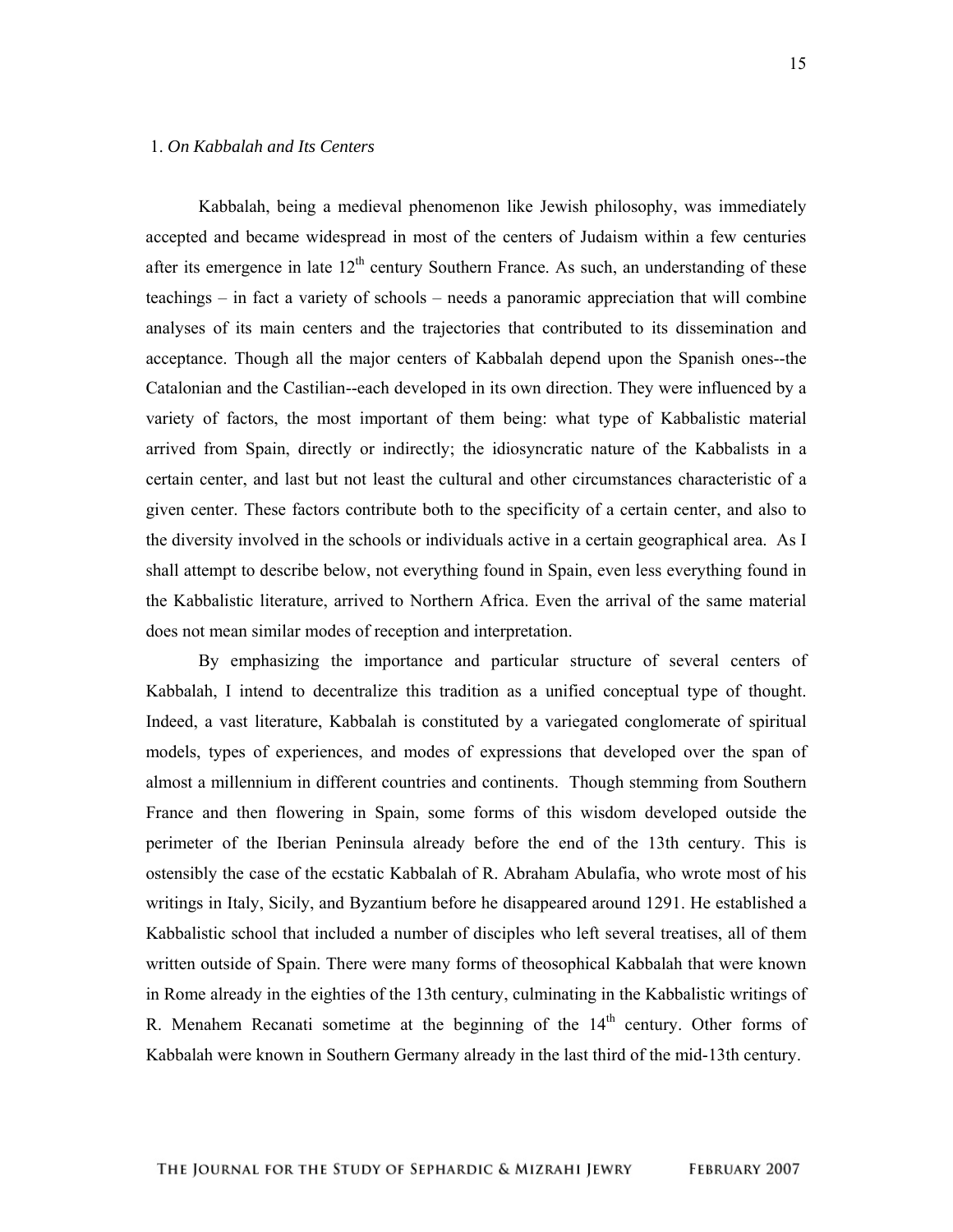However, it seems that contemporary with those traditions of Kabbalah that reached Jewish centers outside Spain, there is evidence of the existence of some forms of Kabbalah in the writings of R. Yehudah ibn Malka in Morocco in the mid-13<sup>th</sup> century. This seems to be the earliest evidence of the existence of Kabbalah in a Jewish center within any Moslem country. In fact, this is the beginning of a wide dissemination of Kabbalah in Moslem lands, a phenomenon that was destined to impact not only Northern Africa, but also such different cultural environments as Yemen, the Ottoman Empire–including the land of Israel--and last but not least, Iraq. Let me emphasize that we do not speak here about acquaintance with Kabbalah, but about a strong shift in the religious orientation and practices in all those centers following the infiltration of Kabbalah. This knowledge moved to the elites and dramatically shaped their religious worldviews.

The above expansions of Kabbalah were not mere ramifications that expanded concepts stemming from the Spanish centers of Catalonia or Castile. New centers imported forms of thought from Spain, but created new syntheses that would have been less possible to emerge from Spain itself. One prominent example is the development of Abraham Abulafia's ecstatic Kabbalah, which was banned by R. Solomon b. Abraham ibn Adret of Spain, and thus, its impact on Spanish Kabbalah is negligible. In this case, the controversy between the two Kabbalists created a schism in the history of Kabbalah. $^2$  An independent approach is discernible also in the influential Kabbalistic writings of R. Menahem Recanati.<sup>3</sup> Similarly, from the mid-14th century a complex type of literature emerged in Byzantium that led to the emergence of a rich Kabbalistic literature, which had a great impact on the subsequent history of Kabbalah, but not on the Kabbalah in Spain.<sup>4</sup> This applies also to the relationship of Ashkenazi mystical lore and its synthesis with Kabbalah. Although there are significant traces of Ashkenazi esoteric theology in Spanish Kabbalah, the synthesis carried out in Ashkenaz between Kabbalistic theosophy and the perspective of Hasidei Ashkenaz did not affect Spanish Kabbalah. With the exception of Abraham Abulafia, whose influence on the Kabbalah in Spain was quite small, the teachings of Hasidei Ashkenaz did not shape the theosophy of Spanish Kabbalists in a dramatic manner.<sup>5</sup> The fact that each center of

<sup>3</sup> Idem, *R. Menahem Recanati: Tthe Kabbalist* (Schocken, Jerusalem, Tel Aviv, 1998) (Hebrew).

<sup>&</sup>lt;sup>2</sup>.M. Idel, "R. Solomon ibn Aderet and Abraham Abulafia: For the History of a Neglected Polemic," in eds. D. Boyarin, & alia, *Atara L'Haim: Studies in the Talmud and Medieval Rabbinic Literature in Honor of Professor Haim Zalman Dimitrovsky* (Magnes Press, Jerusalem, 2000), 235-251 (Hebrew).

<sup>&</sup>lt;sup>4</sup> See my "The Kabbalah in the Byzantine Region: First Inquiries" (Hebrew) (Forthcoming).

<sup>5</sup> Idem, "Gazing at the Head in Ashkenazi Hasidism," *Journal of Jewish Thought and Philosophy*, vol. 6, 2 (1997), pp. 298-299 and my forthcoming "Ashkenazi Esotericism and Kabbalah in Barcelona," *Hispania Judaica*, vol. 5 (2007).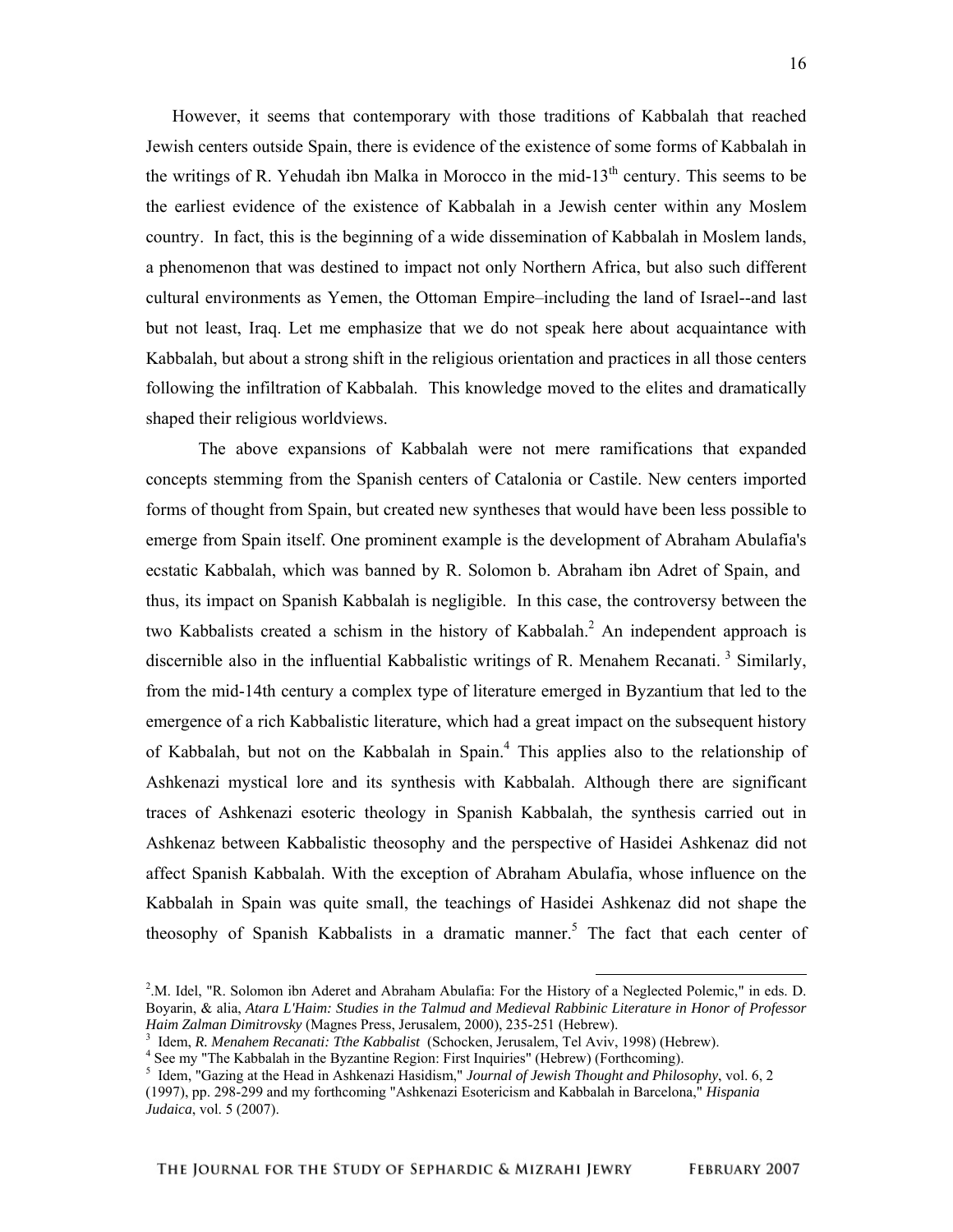Kabbalah had its own history, that each started from different cultural and phenomenological premises, and that each influenced the history of Kabbalah in a specific manner—this as a methodological approach has not yet attracted the attention of Kabbalah scholars. Immersed in what can be called monochromatic visions of the phenomenology of Kabbalah and the acceptance of its unilinear history, scholars in the field must start investigating the specificities of each center in order to understand the wider spectrum of Kabbalistic literature as it represents different approaches, sometimes even reflecting interactions with local cultures.

This less centralized vision of the history and nature of Kabbalah will allow for a better understanding of specific phenomena and particular centers as well as of the truly heterogeneous picture of this literature as a whole. In the following discussion, the main point that I shall attempt to make is that Northern Africa, especially Morocco, was a center not only in the sense that it hosted a long series of Kabbalists, but also because it produced some books that had influence outside of its boundaries. In lieu of the more conceptual and eliteoriented scholarship that characterizes the modern study of Kabbalah, I will also insist on the need to address sociological aspects of this tradition, which will emphasize matters of reception, dissemination, and appropriations in larger audiences as equally important.

Last but not least, an understanding of the history of Kabbalah should take into consideration not only the specific sources and the inner development of each of these centers, but also the common denominators and sources of those similarities. This requirement is even more urgent when we deal with Sephardi centers of Kabbalah, which share the Spanish Kabbalistic heritage.

#### *2. R. Yehudah ben Nissim ibn Malka*

-

 In the mid-13th century, R. Yehudah b. Nissim ibn Malka, a thinker with some Kabbalistic knowledge, becomes known to us. He was probably an inhabitant of Fez, a city which was destined to host more Kabbalists than any other city in the world except Jerusalem and Safed. His discovered writings, some of which were printed and analyzed by Georges Vajda in a number of seminal studies,<sup>6</sup> point to an interesting combination of medieval philosophy,

<sup>6</sup> See Georges Vajda, *Juda ben Nissim ibn Malka, philosophe juif Marocaine* (Hesperis, Paris, 1954); idem, "La Doctrine Astrologique de Juda ben Nisim ibn Malka," *Homenaje a Millas Vallicrosa* (Barcelona, 1956), vol. 2, pp. 483-500; *R. Yehudah ibn Malka, Kitab Uns we-Tafsir*, ed. Georges Vajda (Bar Ilan University, Ramat-Gan,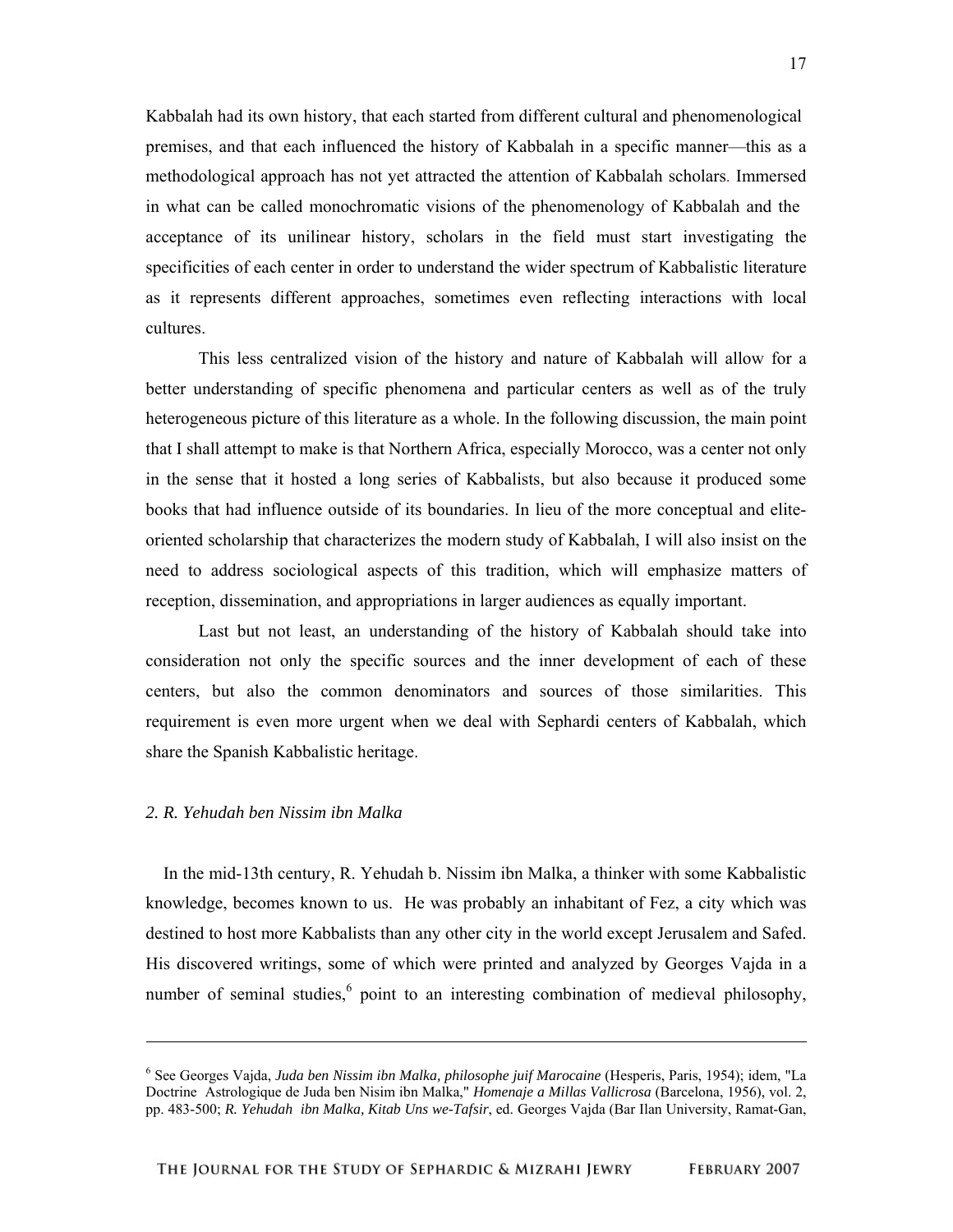astrology and a few elements of Kabbalah. Although there are some indications that his father, R. Nissim, was also a Kabbalist, it seems that the sources are unreliable, as they depend on R. Moses Botarel's *Commentary on Sefer Yetsirah*, a book replete with false quotes. Ibn Malka authored three small books composed in Arabic and a short astrological treatise extant in Hebrew.<sup>7</sup> This astrological-messianic document determines his floruit at the middle of the 13th century, $8$  not in the 14<sup>th</sup> century as earlier scholars had thought.

Yehudah ibn Malka displays an interesting theory of strict astrological determinism, which is unusual in medieval Jewish writings. Combining Neoaristotelian theories of the metaphysical realm with the belief in the impact of the astral bodies on mundane events, he proposes a hierarchy of knowledge that puts philosophy on top, the natural sciences after, and astro-magic at the bottom. The combination of these theories has a special impact on his theory of revelation, which may be conceived of as one of the most important contributions to Kabbalistic theories of prophecy and which had a lasting impact on Jewish theories of revelation. According to his *Commentary to Sefer Yetsirah*, he testifies that:

I have seen with my own eyes a man who saw a power in the form of an angel while he was awake, and he spoke with him and told him future things. The sage said: "Know that he sees nothing other than himself, for he sees himself front and back, as one who sees himself in a mirror, who sees nothing other than himself, and it appears as if it were something separate from your body, like you. In the same manner, he sees that power which guards his body and guides his soul, and then his soul sings and rejoices, distinguishes and sees."<sup>9</sup>

The astral aspect of the revelation, which reflects the impact of Muslim astro-magical sources, is not the only explanation ibn Malka offers for the experience of self-revelation. Immediately after the above citation, ibn Malka describes the process as a psychological one, namely, as taking place between three inner faculties:

 <sup>1974);</sup> idem, "Les observations critiques d'Isaac d'Acco (?) sur les ouvrages de Juda ben Nissim ibn Malka," *REJ* vol. 115 [N.S. 15] (1956), pp. 25-71; *Judah ben Nissim ibn Malka: Judaeo-Arabic Commentary on the Pirkey Rabbi Eli`ezer with a Hebrew Translation and Supercommentary by Isaac b. Samuel of Acco*, ed. Paul B. Fenton, (Jerusalem, 1991).

<sup>&</sup>lt;sup>7</sup> See notes 6 and 8 here.

<sup>&</sup>lt;sup>8</sup> See Moshe Idel, "The Beginning of Kabbalah in North Africa? A Forgotten Document by R. Yehudah ben Nissim ibn Malka," *Pe`amim*, vol. 43 (1990), pp. 4-15 (Hebrew).<br><sup>9</sup> Ed Noide, *P. Voludak, ibn Malka, Kitab Unawa Tafsin*, pp. 22.

Ed. Vajda, *R. Yehudah ibn Malka, Kitab Uns we-Tafsir*, pp. 22-23.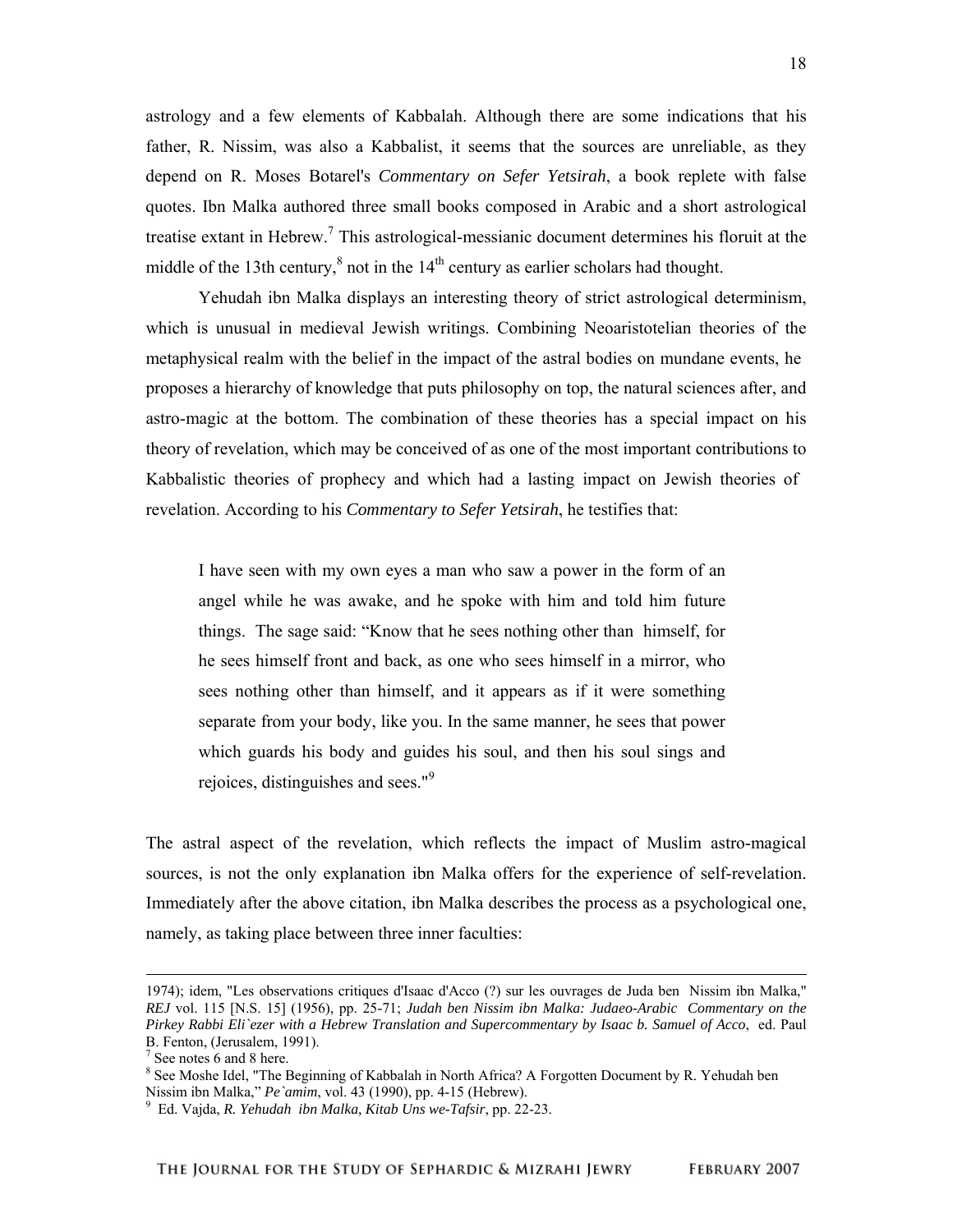And three powers overcome him: the first power is that which is intermediary between spirit and soul, and the power of memory and the power of imagination, and one power is that which imagines. And these three powers are compared to a mirror, as by virtue of the mixing the spirit is purified, and by the purification of the spirit the third power is purified. But when the spirit apprehends the flux which pours out upon the soul, it will leave power to the power of speech, according to the flow which comes upon the soul thus shall it influence the power of speech, and that itself is the angel which speaks to him and tells him future things.<sup>10</sup>

 The introduction of the inner senses in order to describe the psychological mechanism of revelation is important since it internalizes the revelatory event in terms that are not characteristic of the more objectivistic astral-magical systems. A personal angelic guide of an astral nature reveals the future, using the psychological structure of certain persons, a view that would not be especially surprising in the Middle Ages. However, what seems of importance for the understanding of Kabbalistic prophetology is the claim, recurrent in the book that not only should prophecy of the future be understood in an astral framework, but also Moses' prophecy in the Bible. According to ibn Malka, the speech heard by Moses from "the bush" originates in Moses himself. The Kabbalist resorts to the gematria for *ha-sneh* (the bush)—120--which is the number of years that Moses lived. Ibn Malka interprets the verse in Zechariah 4:1 in a similar manner, referring to "the angel who spoke to me" in the sense of "from within me."

The Hebrew form used by the translator of the original Arabic in order to describe the transmission of information is mentioned once as *heggid lo `atidot* and then several times as the phrase *maggid `atidot*. Already in ibn Malka we have, therefore, an anticipation of the important category later related to revelation that proliferated from the 16th century, namely, a *maggid* as a personal guide or celestial angelic mentor. Shlomo Pines has already drawn attention to the affinity between some forms of Arabic astro-magic as that found in Abu-Aflah al-Syracusi's *Sefer ha-Tamar* (which became known through a Hebrew translation from the beginning of the 14th century in Spain) and some later Kabbalistic phenomena.<sup>11</sup>

 $10$  Ibid., p. 23.

<sup>11</sup> See Shlomo Pines, "Le Sefer ha-Tamar et les Maggidim des Kabbalists," *Hommage a Georges Vajda*, eds. G. Nahon et Ch. Touati, (Peeters, Louvain, 1980), pp. 333-363.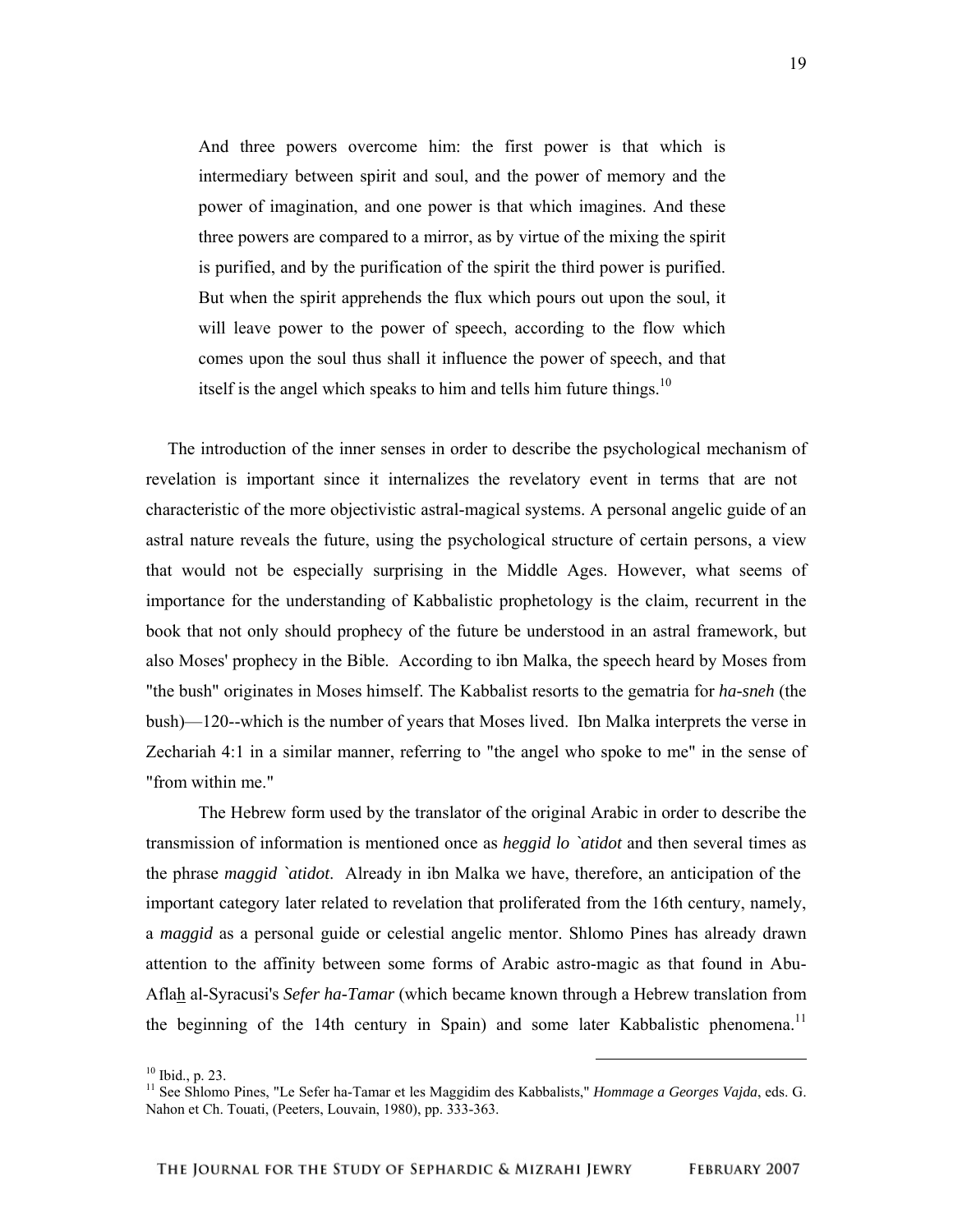However, we may propose a somewhat earlier date for the occurrence of such a phenomenon in Jewish occultism. R. Yehudah ibn Malka should be seen as one of the first pioneers of a synthesis between astro-magic and Kabbalistic elements, both as found in sefirotic Kabbalah and in the technique of combining letters. Important views in Kabbalah, prevalent in Spain, Italy and Safed, like the concept of *Heikhalot*, were understood in some cases not as the ancient Jewish literatures envisioned the supernal world as palaces in the middle of which God dwells, but as astral bodies wherein the respective spiritualities dwell. These views have strong affinities to the astral magic permeating the writings of R. Yehudah that point to the synthesis between the Arabic philosophical magic and Jewish esotericism. The shift from the emphasis on the theosophical-theurgical to the emphasis on the astro-magical understanding of Kabbalah based on Arabic sources is quite conspicuous. I adduce the above passage not only for its phenomenological description of revelation, but also in order to argue that it had an influence on the manner in which Kabbalah has been understood later on as well. Indeed, another figure who was active in North Africa, the 15th century R. Ephraim b. Israel al-Naqawah (born apparently in Spain, buried in Tlemsen where his tomb became a site for pilgrimage) wrote as follows:

In the books of the sages of the zodiac signs, it is written that there are people who may see powers while awake, and they will seem to them that they are bodies, and will speak with them and tell them future things. And they said that the reason is the reception man receives of the influx from the supernal entities. And this thing will be strengthened in accordance to the structure of the constellation in the hour of their birth. And they explained more, that the seer of those powers, which appear to them in the likeness of bodies, does not see them without him, but all what they see is within them, just as he sees his form within a mirror or within something pure and transparent, where he indeed sees his form with his eyes.<sup>12</sup>

 Here we have the reverberation of ibn Malka's view expressed two centuries earlier in the geographical vicinity of Fez. Interestingly enough, this passage made its way to Safed and is quoted verbatim by R. Hayyim Vital in his classic *Sha`arei Kedushah*. 13 Even if it is too early

<sup>&</sup>lt;sup>12</sup> *Sha`ar Kevod ha-Shem*, (Tunis, 1902), fol. 94ab.<br><sup>13</sup> R. Hayyim Vital, the Fourth part of *Sha`arei Kedushah*, printed in *Ketavim Hadashim me-Rabbenu Hayyim Vital,* (Ahavat Shalom, Jerusalem, 1988), p. 22 (Hebrew).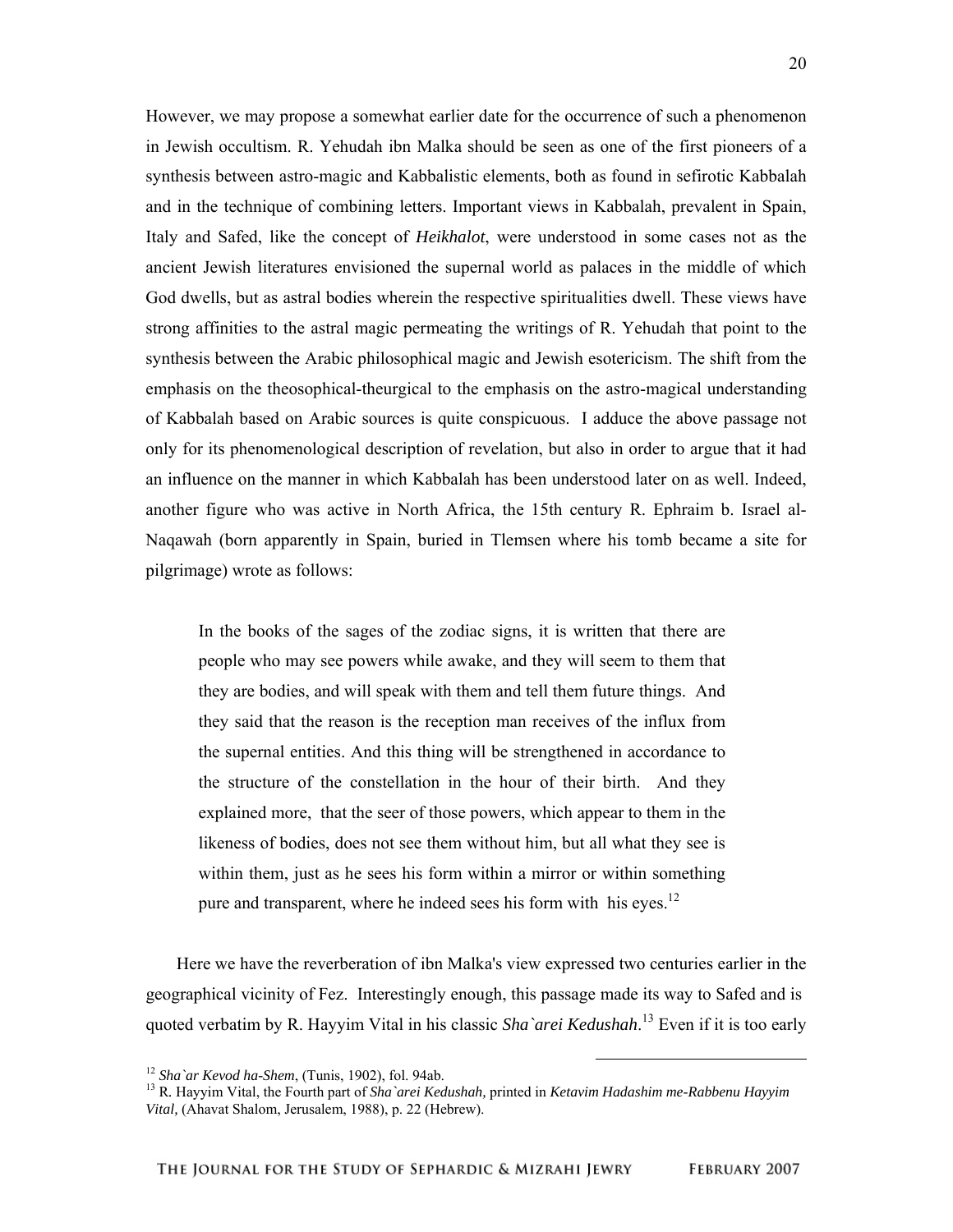to determine in a definite manner the direct influence of R. Yehudah ben Nissim on later Kabbalists within Morocco and outside of it, on the basis of the extant material and the preliminary state of modern Kabbalistic research, it is possible to consider the tendency he represents-- namely, a shift toward astro-magic that significantly changed the face of Kabbalah, especially in 14th century Spain and in late  $15<sup>th</sup>$  century Italy (during the period of the Renaissance).

Moreover, once again Jewish culture served as a bridge between the Arab/Moslem world of thought and that of Christian Europe. The magical reading of some aspects of Kabbalah, which stemmed from the encounter between Arabic forms of magic and Jewish mysticism, was characteristic of Moroccan Kabbalah in many of its phases. This then made its way to Florence where, in the writings of R. Yohanan Alemanno, they reached their apotheosis in Christian Kabbalah as formulated in the writings of Pico della Mirandola, who reflects this astro-magical Kabbalistic synthesis.<sup>14</sup> However, as important as the impact of this synthesis was for some developments in Spain and Italy, and perhaps for Vital, it was much less important for the further development of Kabbalah in North Africa where, as we shall see below, the theosophical-theurgical trend arriving from Spain prevailed. The main trends in 13th century Spanish Kabbalah were not concerned with psychological and astrological explanations of prophecy or the Bible, as they preferred a much more theosophical-theurgical approach. This remained the dominant type of interest until the expulsion from Spain, and then became influential on Kabbalah in Morocco. Ironically, the astro-magical Kabbalistic synthesis based upon Arabic sources was more successful in Christian Europe, whereas the theosophical-theurgical Kabbalah articulated in Christian Europe was more influential upon Jewish centers located in Moslem countries. Those shifts are two fascinating and intertwined cases of cultural exchange.

## 3. *The Expulsion of Jews from the Iberian Peninsula and their Two Trajectories*

We may discern three main and distinct schools of Kabbalah in Spain from the end of the 13th century: The Nahmanidean, the Zoharic, and the literature related to *Sefer ha-Meshiv*.

-

<sup>&</sup>lt;sup>14</sup> In fact, Dame Frances A. Yates' famous thesis that it was Pico della Mirandola who first created the synthesis between the Hermeticism he inherited from Marsilio Ficino's translations and writings and Jewish Kabbalah does not take in consideration the earlier stages of Kabbalistic development as combined with talismanic views stemming from Hermetic sources-- the first of which is represented by R. Yehudah ibn Malka. See Moshe Idel, "Kabbalah and Hermeticism in Dame Frances A. Yates's Renaissance," *Esoterisme, Gnoses & Imaginaire Symbolique: Melanges offerts a Antoine Faivre*, eds. R. Caron, J. Godwin, W.J. Hanegraaf, J-L. Vieillard-Baron, (Peeters, Louvain, 2001), pp. 71-90.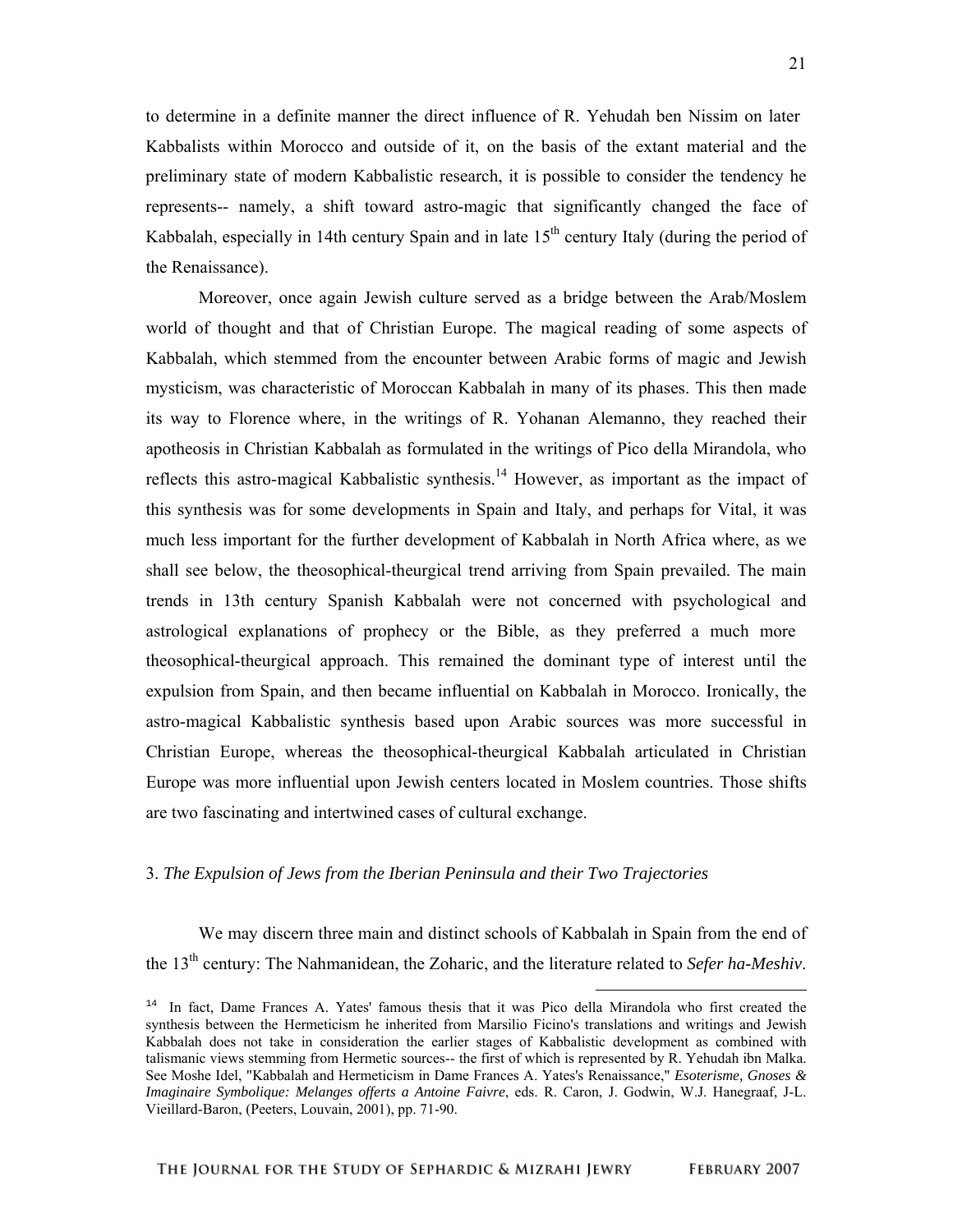While the first two were accepted in every center to which the Spanish exiles arrived, the third had an impact solely in the Greek part of the Ottoman Empire and then in Safed. It seems that in Northern Africa, none of the writings belonging to the literature that constituted the circle of *Sefer ha-Meshiv* attracted any significant attention.

What happened during the 14th and most of the 15th centuries in Morocco insofar as Kabbalah is concerned is not clear. We have no reliable evidence as to the development of independent schools there that might have continued and elaborated on the views of the Kabbalists above. Interestingly enough, at least regarding most of the 14th century, the lack of evidence concerning Kabbalah in Morocco is not so dramatically different from the relative lack of the same regarding Spain, the land of Israel, Ashkenaz, and Italy. Nevertheless, based on some direct and indirect evidence, it seems that already before the expulsion of the Jews from the Iberian Peninsula Moroccan Kabbalists were also known outside the Maghreb.<sup>15</sup> Both the pseudepigraphic epistle, which mentions the secrets of the prophets, and the passages from R. Yehudah ibn Malka and R. Isaac of Acre betray an interest in prophecy that seems to characterize some of the discussions also found later in Moroccan Kabbalah, especially in the Dra'a area of the South.

 There can be no doubt that the expulsion of the Jews from Spain and Portugal at the end of the 15th century was *the* decisive event that changed the course of the history of Kabbalah in Northern Africa, as it did the development of Kabbalah in general. This event was certainly crucial for the lives of the expelled, who suffered enormously from the vicissitudes of their eviction. However terrible these events were on the personal, economic and social levels, they nevertheless gave birth to beneficial cultural effects that changed the spiritual history of Judaism. The Kabbalists among the Spanish exiles unified Jewish culture by spreading Kabbalah in new places and creating another common denominator between an old center of Judaism and newer ones.

 Spanish Kabbalists seemed to follow two main trajectories: the Northern or European one and the Southern or North African one. In some important cases, the final destination of Kabbalists was neither Europe nor Africa, but the land of Israel, which was host to the most important developments in sixteenth century Kabbalah. However, even in those cases when Kabbalists stayed for short periods elsewhere on their way to the land of Israel, I believe that the impact of short contact with indigenous cultures--when they took place--shaped, at least

<sup>&</sup>lt;sup>15</sup> See Joseph Hacker, "Maghrebi Jews in Egypt and Jerusalem in the Late 15th Century and Intellectual Activity Under Mameluk Rule," in eds. M. Hirshman, I. Ta-Shma*, 'Atarah l'Hayyim, H.Z. Dimitrowsky Jubilee Volume* (Magnes Press, Jerusalem, 1999), pp. 563-603 (Hebrew).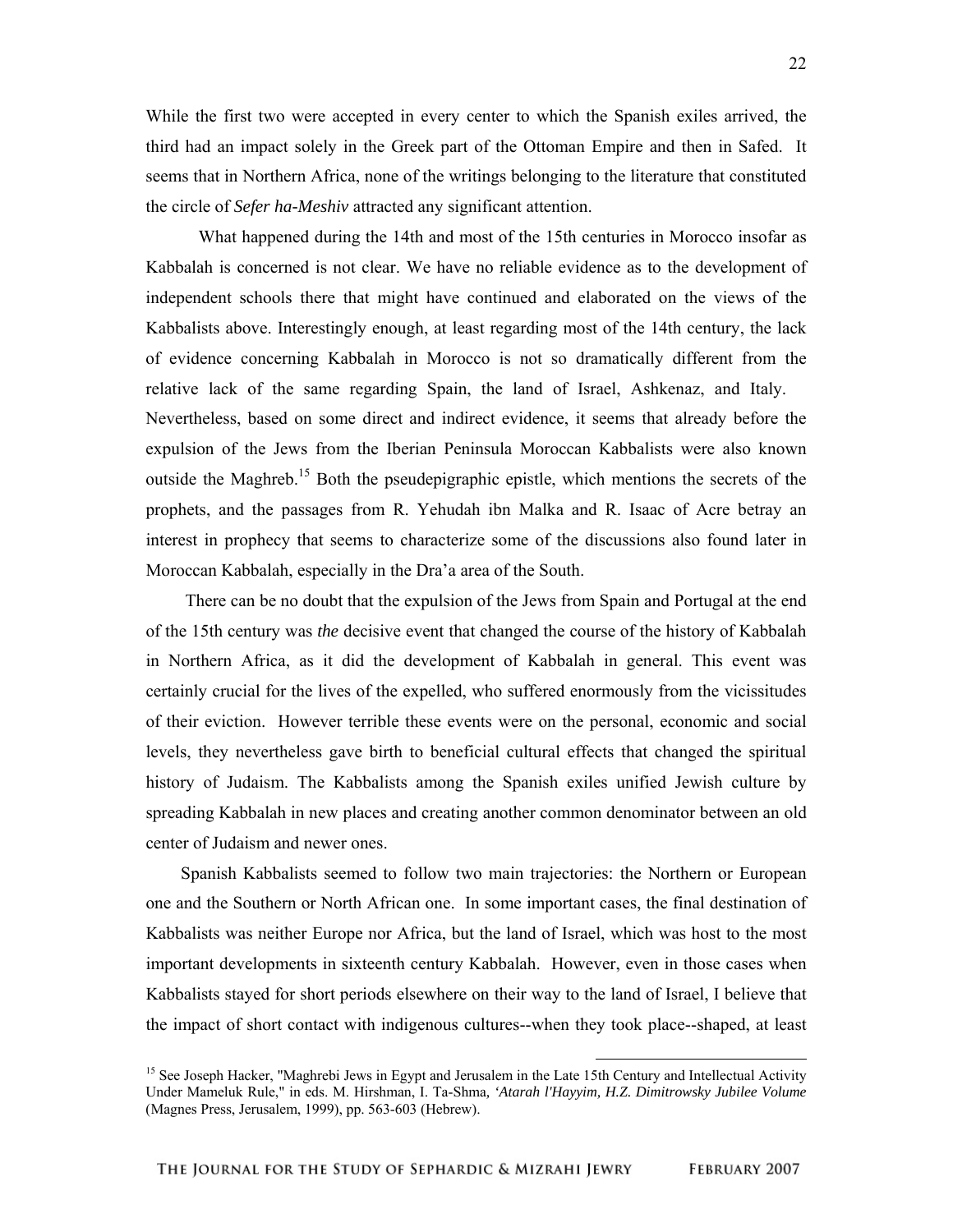23

to a certain extent, the formulations of the Spanish Kabbalists. Groups of Spanish Jews, including some Kabbalists, arrived suddenly on the northern shore of Morocco and dramatically enriched the knowledge and the impact of Kabbalah there. To enumerate just the most important of the Spanish refugees, let me mention R. Yehudah Hayyat, R. Abraham Sabba, <sup>16</sup> R. Simeon ibn Lavi, <sup>17</sup> R. Abraham Adrutiel, <sup>18</sup> R. Joseph ben Solomon Alashqar, and R. Yehudah Hallewah.

At this time, the impact of Kabbalah was more decisive than it was even in the 13th century. Not only were ideas in their formative stages, but an entire literature already existed articulating rather complex systems written by authors who became well known, in addition to in some cases, books that enjoyed some form of general recognition. The expulsion was largely the uprooting of an entire community and also the exodus of an elaborate and multifaceted culture. Arriving to the various cities of Morocco in one huge wave, this strong Spanish culture, with Kabbalah as one of its major achievements, substantially affected the high culture of Moroccan Jewry at that time. Spanish Kabbalists were often able to bring Kabbalistic material from Spain with them to Morocco where some of the manuscripts were preserved or copied. These, in turn, play a very significant role in helping understand the history of Kabbalah in Spain. Several relatively early Kabbalistic manuscripts preserved in Morocco, some of which have been found in private collections and thus were never used for the analysis of Spanish Kabbalah, shed important light on the history of Kabbalah in late 13th century Castile. So, for example, the manuscript printed by Jacob Toledano in Casablanca in 1930 under the title *Sefer ha-Malkhut* contains Kabbalistic fragments and treatises from late 13th century and early 14th century Spain that have generally been lost except in a very few manuscripts.<sup>19</sup>

The most visible and at once the most profound change that is evident in the general structure of Moroccan post-expulsion Kabbalah consists of the adoption of the books of the *Zohar* as the major work of Kabbalah and the transformation of this literature into a canon. Assuming that ibn Malka and Isaac of Acre are the two main active Kabbalists in Northern Africa before the end of the  $15<sup>th</sup>$  century and their writings do not display any special affinity to the mythical worldview of the book of the *Zohar* (as they are concerned more with ecstatic

 <sup>16</sup> Abraham Gross, *Iberian Jewry from Twilight to Dawn: The World of Rabbi Abraham Saba* (Brill, Leiden, 1995).

<sup>&</sup>lt;sup>17</sup> Boaz Huss, *Sockets of Fine Gold: The Kabbalah of Rabbi Shim'on ibn Lavi* (Magnes Press, Jerusalem, 2000), (Hebrew).<br><sup>18</sup> Gershom Scholem, "'Od Pa'am 'al Sefer 'Avnei Zikkaron," *Qiriat Sefer*, vol. 7 (1930-1931), p. 461.

<sup>&</sup>lt;sup>19</sup> See Efraim Gottlieb, *Studies in the Kabbalah Literature*, ed. J. Hacker (Tel Aviv, 1976), pp. 248-256, (Hebrew).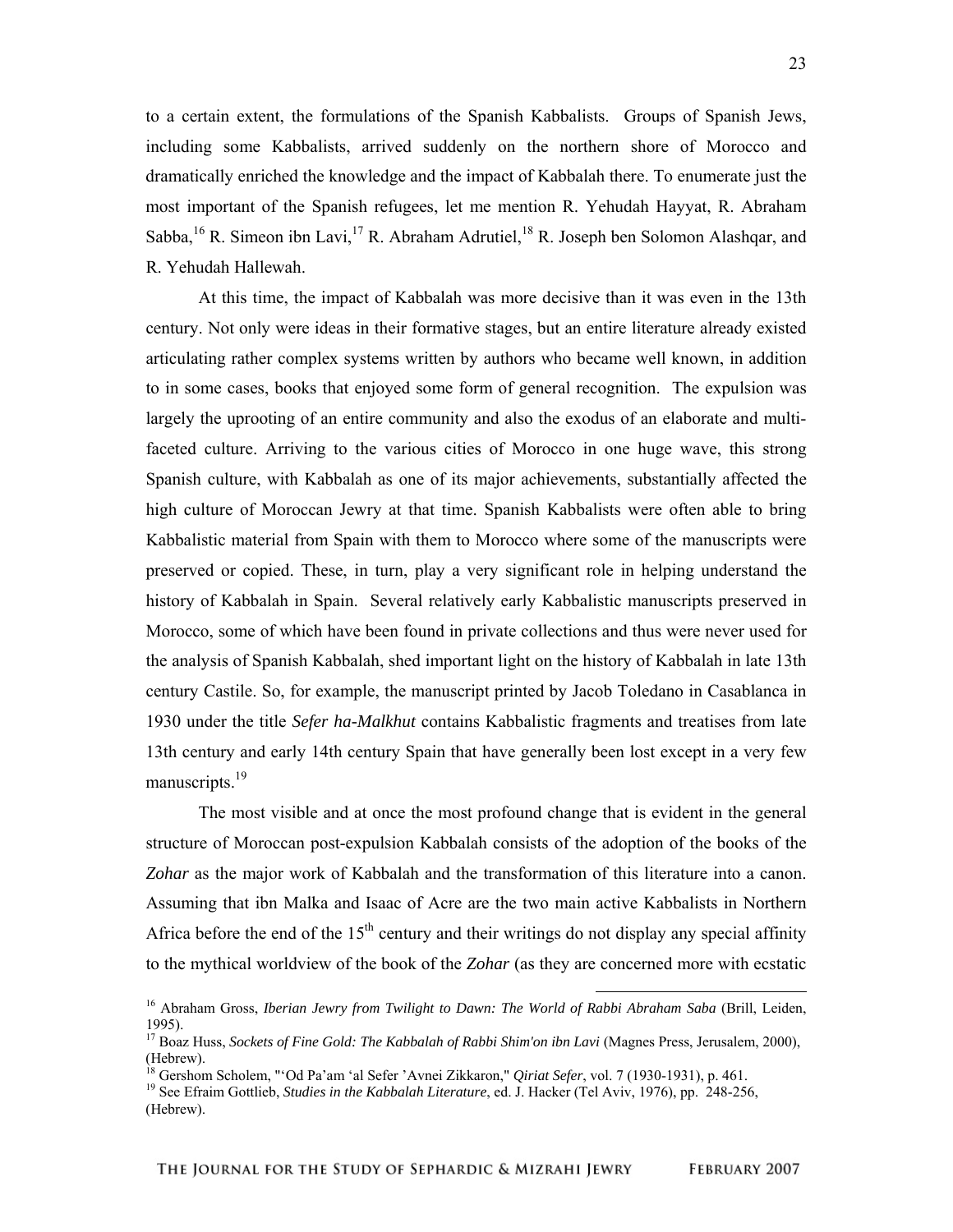experiences and talismanic magic), it can be said that since the 16th century the Zoharic ways of thought with their theosophical-theurgical propensities become the dominant trend. However, this process of canonization in Morocco reflects the ascent of this book earlier in Spain, and in order to better understand it, we should inspect the nature of Kabbalistic literature as represented in the first generation of Kabbalists among the exiles.

All of them embraced forms of Kabbalah that were strongly influenced by the book of the *Zohar*. This is why there is a strong affinity between the North African community and the Safedian one: it is only in these two cases that a center of Kabbalistic literature orbited so strongly around the special status of the book of the *Zohar*. Compared to other Kabbalistic centers, like the Kabbalists of Italy or those who lived in early  $16<sup>th</sup>$  century Jerusalem, the connection between trends in Morocco and in Safed becomes clear. Given the beginning stages of the study of Kabbalistic literature that we find ourselves in today, it is difficult to conceptualize the main lines of development in any of the Kabbalistic centers, and thus, the following discussion is rather preliminary. Some of the developments of Kabbalah in Morocco since the early 16th century have recently attracted the attention of a series of scholars who describe, for the first time in a more detailed manner, several Kabbalists and schools that enable an initial delineation of the main lines of this center.<sup>20</sup>

### *4. The South Mediterranean Trajectory of Kabbalah*

As stated above, Northern Africa, especially Fez, was one of the major Jewish centers that attracted many Spanish refugees. Morocco, the closest region to Spain and Portugal as well as among the first where the exiles arrived in considerable numbers, was destined to also host the first significant center of post-expulsion Spanish Kabbalah. The two main trajectories of the Spanish exiles differ both geographically and culturally; the Northern trajectory consisted of both Christian and Muslim (basically Turkish culture), while the Southern one passed through cities and areas rife with primarily Muslim culture, Fez being among the most eminent. Let me first offer two examples of Kabbalists who visited this city for short periods of time and then left for other Jewish centers.

 R. Yehudah Hayyat left Lisbon sometime during the winter of 1492/93 together with his family and some two hundred others. Due to the plague widespread on the boat, it wandered at sea for over four months. Finally forced to anchor in Malaga after being refused by other

 $20$  See the bibliography referred above in note 1.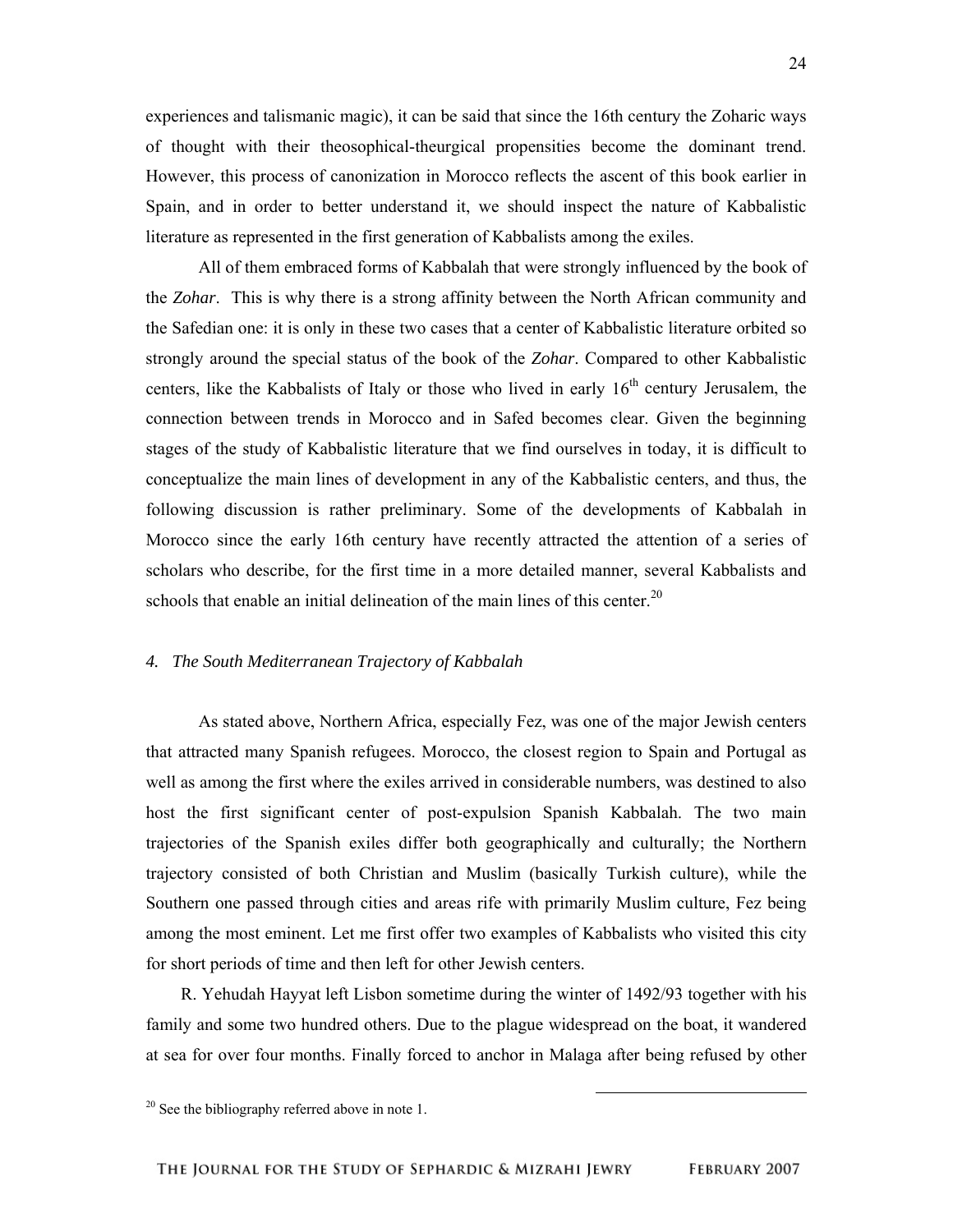ports, the boat was robbed by Basques. At the urging of the Christian authorities (or according to another version, the priests), a hundred of the exiles were convinced to convert, while some of the others, including Hayyat's wife, died. After being kept for two months more in Malaga, they were allowed to leave. Hayyat at last arrived in Fez, only to have a Moslem acquaintance of the Kabbalist initiate a libel against him (the precise nature of which is not totally clear). Fortunately, he was rescued by the Moroccan Jewish community to whom he gave two hundred books in return for the ransom paid on his behalf. After a short stay in Fez living in totally inhumane conditions, he left for Naples in the autumn of 1493, and then again for Venice, where he was very well-received by the "noble" Spanish refugees. The abrupt appearance of such a great amount of manuscript material in Morocco, apparently Kabbalistic in its majority, is a vital component of what often took place during the exiles' Southern trajectory in the Mediterranean area.

Another important figure that is representative of the exiles' Southern trajectory is R. Yehudah Hallewah.<sup>21</sup> A descendant of an important Jewish family from Spain--most eminently represented by the late  $13<sup>th</sup>$  century R. Bahya ben Asher Hallewah--R. Yehudah arrived and stayed in Fez for an extended period, presumably following his expulsion from Spain. He then left for Safed a few years before 1545. There he composed one of the first ethical-Kabbalistic books written in the settlement, *Sefer Tsafnat Pa`aneah*, a text intended to guide the Jewish inhabitants of Safed in righteous behavior by emphasizing the consequences of such behavior for life in the world to come. He presents this strategy of guidance as the only alternative in an emerging community where the leading figures possessed little authority, particularly in contrast to the more organized way of Jewish life that had existed in Fez. This comparative remark testifies to the degree of cohesion characteristic of the Sephardi community in Fez.

An interesting testimony found in Hallewah's book comments on the transmigration of the soul of a Kabbalist who was active in the generation prior to the expulsion from Spain to Northern Africa. Hallewah tells a story he heard, apparently while in Fez, about R. Joseph della Reina's soul, which entered a body of a gentile woman as a punishment for his sinful life. In order to exorcize it, a Jewish magician, likely a Moroccan one, had been asked to help. This is the first case of possession (which will become better known under the later name of *dibbuk*) recorded by a Kabbalist in a Kabbalistic book, and it takes place a

 <sup>21</sup> On this figure, see Moshe Idel, "R. Yehudah Hallewah and his Book Tsafnat Pa`aneah," *Shalem,* vol. 4 (1984), pp. 119-148 (Hebrew).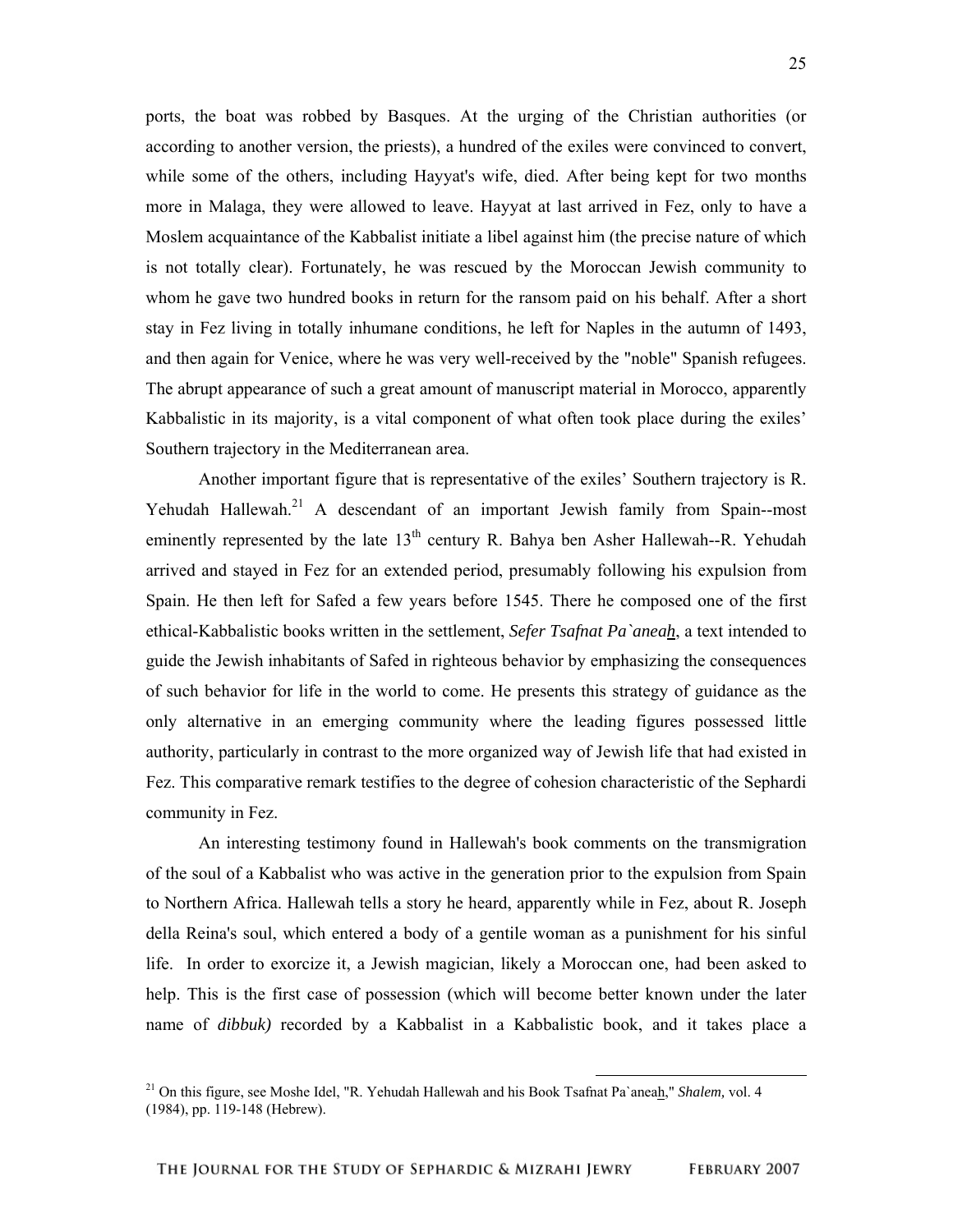generation before the burgeoning surge of interest in the topic. Another story told in Safed reports about an event which took place in Northern Africa and has as its main protagonist a Spanish Kabbalist.<sup>22</sup> These are just emblematic examples of the importance of the North African trajectory of Spanish Kabbalah, which plainly impacted the new center of Kabbalah in Safed already from its beginning.

 A perusal of Hallewah's book, like most other books composed in the last decades of the 16th century and early  $17<sup>th</sup>$  century, display strong eclectic tendencies that rely basically on Spanish Kabbalah before the expulsion and some few developments afterwards, as is the case of the writings of another exile, R. Meir ibn Gabbai. If one criterion for evaluating the importance of a certain type of literature is its conceptual innovation, it would seem that only very rarely should writings composed in Morocco or in the first generation of the exiles be considered important. However, if the criterion for determining importance is the role it played in the life of the community, then there can be no doubt that Kabbalah in Morocco was extremely important.

 On the Southern shores of the Mediterranean Sea, in cities like Tlemsen and Fez, exiles from Castile and Granada brought a variety of Kabbalistic books and even composed a series of anthologies that mainly reflect the status and nature of Kabbalah as it had been in Spain rather than any fresher speculative innovation. This is obvious from a perusal of the Kabbalistic works of R. Joseph ben Solomon Alashqar and R. Abraham ben Solomon Adrutiel. In Tripoli (now Libya), R. Simeon ibn Lavi, a refugee who had formerly inhabited Fez, composed one of the most important and original commentaries on the Zohar, *Ketem Paz*, which relies on a long series of Spanish Kabbalistic sources. All of these North African Kabbalists, Spanish exiles who came to live in North Africa, or the indigenous North African Kabbalists shared the concept of the centrality of the book of the *Zohar,* a fact that remained decisive for the subsequent cultures of their Jewish communities where the ritualistic study of parts of this work became popular in large segments of the Jewish population. This phenomenon is one of the first cases of the broad infiltration of the Kabbalah beyond its tiny elites.

Part of the post-Expulsion literature was composed in order to commit to writing religious traditions that had been circulating in some restricted circles, perhaps orally, for many years. The authors were naturally afraid that they might be lost as part of the

 <sup>22</sup> Idel, ibid., p. 123, and J.H. Chayes, *Between Worlds, Dybbuks, Exorcists, and Early Modern Judaism* (University of Pennsylvania Press, Philadelphia, 2003), pp. 25-26.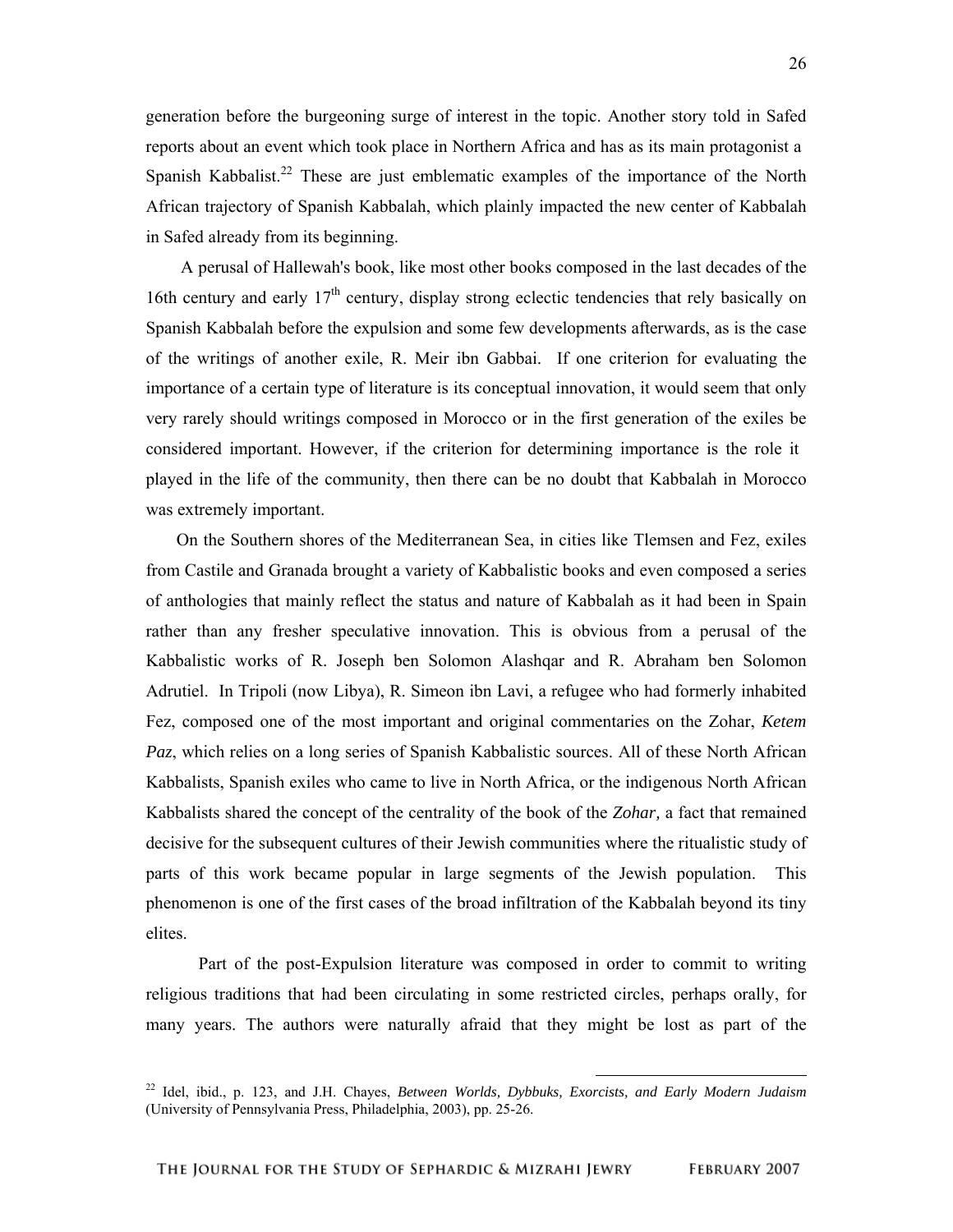vicissitudes of the exile. Indeed, this seems to be the fact in cases like R. Abraham ben Solomon Adrutiel's Kabbalistic work *'Avnei Zikkaron*, namely 'Monuments of Remembrance.' As Scholem has pointed out, several earlier sources had been copied verbatim in this treatise, and thus saved from oblivion. $^{23}$ 

To a great extent, this is also the case in the lengthy *Tsafnat Pa`aneah* by R. Joseph ben Moses Alashqar. The treatise, the most important and Kabbalistically oriented of his writings, was written in 1529 in Tlemsen. In its literary form a mainly Kabbalistic interpretation of the Mishnah, this voluminous text offers us, on the one hand, an understanding of the Kabbalistic library that Kabbalists in Northern Africa possessed, and from a literary point of view, reflects the interpretive-conservative attitude that emerged among the exiled Kabbalists of this period. From the point of view of sources, I would say that Castilian Kabbalah at the end of the 13th and early 14th century constituted the major impact on Alashqar's thought.

# *5. The Kabbalists at Dra'a: A Circle of Late 16th and Early 17th Century Kabbalists*

 Some of the exiled Spanish Kabbalists moved into towns in the south of Morocco in the provinces of Sous and Dra`a where two main circles of Kabbalists emerged during the 16th century. It was mostly in the latter city that a more complex Kabbalah appeared, continuing Spanish trends similar to those found in Gikatilla's earlier Kabbalistic writings, in R. Abraham of Granada's *Sefer Berit Menuhah* and to a certain extent, in the vast literature known as *Sefer ha-Meshiv*. 24 The most well known Kabbalist of this time is R. David ha-Levi, the author of *Sefer ha-Malkhut* and *Kesef Tsaruf,* who seems to be the main figure in a small circle that included two other Kabbalists. These two works are highly difficult Kabbalistic texts, which are based upon a detailed theory of letter combinations that is basically independent of ecstatic Kabbalistic techniques. Printed only recently in a complete manner, it had been commented upon by R. Abraham ben Esquira Mas`ud in a book named

 <sup>23</sup> See note 18 above.

 $^{24}$  On the books that constitute this extensive Kabbalistic literature, see Gershom Scholem, "The Maggid' of R. Joseph Taitachek and the Revelations Attributed to Him," *Sefunot*, vol. 11 (1971-1978), pp. 69-112 (Hebrew); idem, "On the Story of R. Joseph della Reina," *Hokhma Bina veDaat, Studies in Jewish History and Thought Presented to A. Altmann*, (Alabama University Press, University, Alabama, 1979), pp. 100-108 (Hebrew); Idel, "Inquiries," idem; "Neglected Writings by the Author of *Sefer Kaf ha-Ketoret*," *Pe`amim* vol. 53 (1993), pp. 75- 89 (Hebrew); idem, "Magic and Kabbalah in the Book of the Responding Entity," in ed., M.I. Gruber, *The Solomon Goldman Lectures* (The Spertus College of Judaica Press, Chicago, 1993), pp. 125-138; idem, "The Origin of Alchemy According to Zosimos and a Hebrew Parallel," *REJ*, vol. 144 (1986), pp. 117-124; idem, "The Lost Books of Solomon," *Daat*, vol. 32/33 (1994), pp. 235-246 (Hebrew).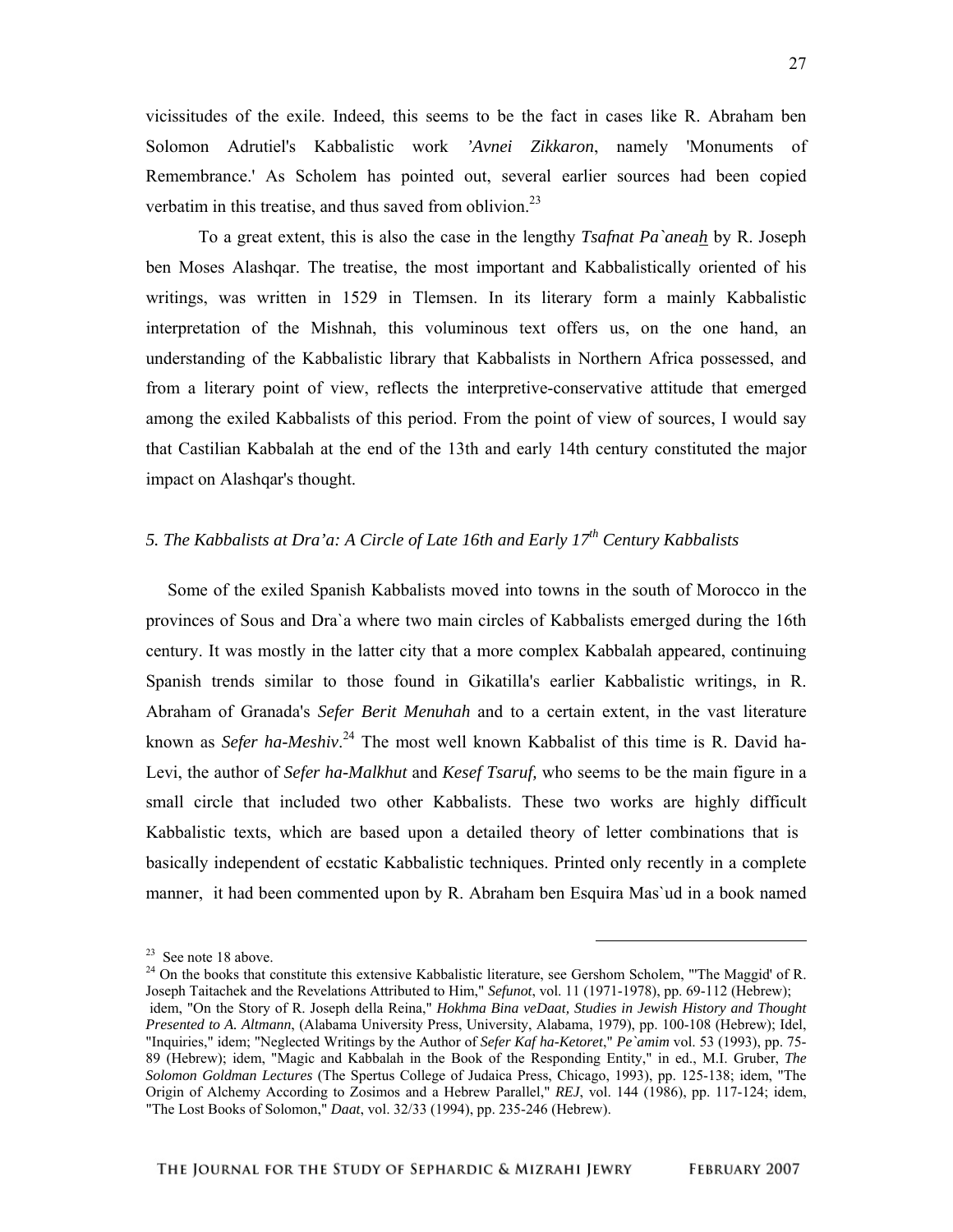Ginzei ha-Melekh.<sup>25</sup> A student of R. David, R. Mordehai Buzaglo, wrote a lengthy and difficult Kabbalistic book entitled *Ma`ayanot Hokhmah*. 26 This earlier circle is less concerned with the ritualistic aspects of Kabbalah, gravitating towards a theosophical-magical conception of language as well as combinations of letters. $27$ 

Later on, another circle of Kabbalists arose in Southern Morocco, one which was basically concerned with mystical interpretation of ritual and canonical texts. Unlike the earlier circle described above, the *Zohar* played a much more central role for this later group. One of the most important treatises to emerge from this circle is R. Moses ben Maimon Elbaz's voluminous *Sefer Heikhal ha-Kodesh,* which was printed in Amsterdam in 1653 by Emmanuel Benveniste's press due to the insistence of the famous R. Jacob Sasportas himself originally from North Africa. It included an opening poem by Sasportas and glosses added by R. Aaron Siboni of Sale.<sup>28</sup> *Sefer Heikhal ha-Kodesh* is a lengthy commentary on Jewish liturgy whose composition began in 1575 in the town of Taroudant and was finished, after many vicissitudes, in approximately 1603. This is the most influential book written within this circle, which consists also of other Kabbalists who were Elbaz's students. Elbaz also composed a commentary on the twenty-two letters of the Hebrew alphabet and a *Commentary on the Passover Haggadah.*

The disciples of R. Elbaz also adopted his interpretive propensity and commented on canonical Jewish texts. R. Yehudah ben Hunain wrote a lengthy and relatively original commentary on the 613 Commandments entitled *`Etz Hayyim*, which was printed, as well as another book *Sefer ha-'Or* that is still in manuscript form. R. Isaac b. Abraham ha-Kohen of Taroudant wrote a commentary on the ten *sefirot* entitled *Ginnat Beitan*. 29 A younger Kabbalist from this circle, R. Jacob b. Isaac Ifargan of Taroudant, wrote a lengthy commentary on the Torah entitled *Minhah Hadashah* (recently printed)<sup>30</sup> and a commentary on the Treatise Avot, entitled *Perah Shushan*. 31

It seems that these four Kabbalists agreed upon a division of labor that produced complementary commentaries on the most significant parts of Jewish ritual. However, this

<sup>&</sup>lt;sup>25</sup> See ed., Gad Amar, *Le Livre de la royauté celeste de Rabbi David Halevy, texte hébrew commenté par son élève Rabbi Abraham Asquira (Jerusalem, 1998).* 

<sup>&</sup>lt;sup>26</sup> See Elior, "The Kabbalists of Dra."<br><sup>27</sup> See Jonathan Garb, *Manifestations of Power in Jewish Mysticism* (Magnes Press, Jerusalem, 2005), pp. 224-231 (Hebrew).

 $28$  See now the new edition (Jerusalem, 2005).

<sup>&</sup>lt;sup>29</sup> Ed. Moshe Hallamish, *Sefer Ginnat Beitan* (Jerusalem, 1998).<br><sup>30</sup> Ed. Moshe Hallamish, (Jerusalem, 2001) two volumes.

<sup>31</sup> Printed as an addenda to Haim Zafrani, *Éthique et Mystique, Judaisme en Terre d'Islam* (Maisonneuve et Larose, Paris, 1991).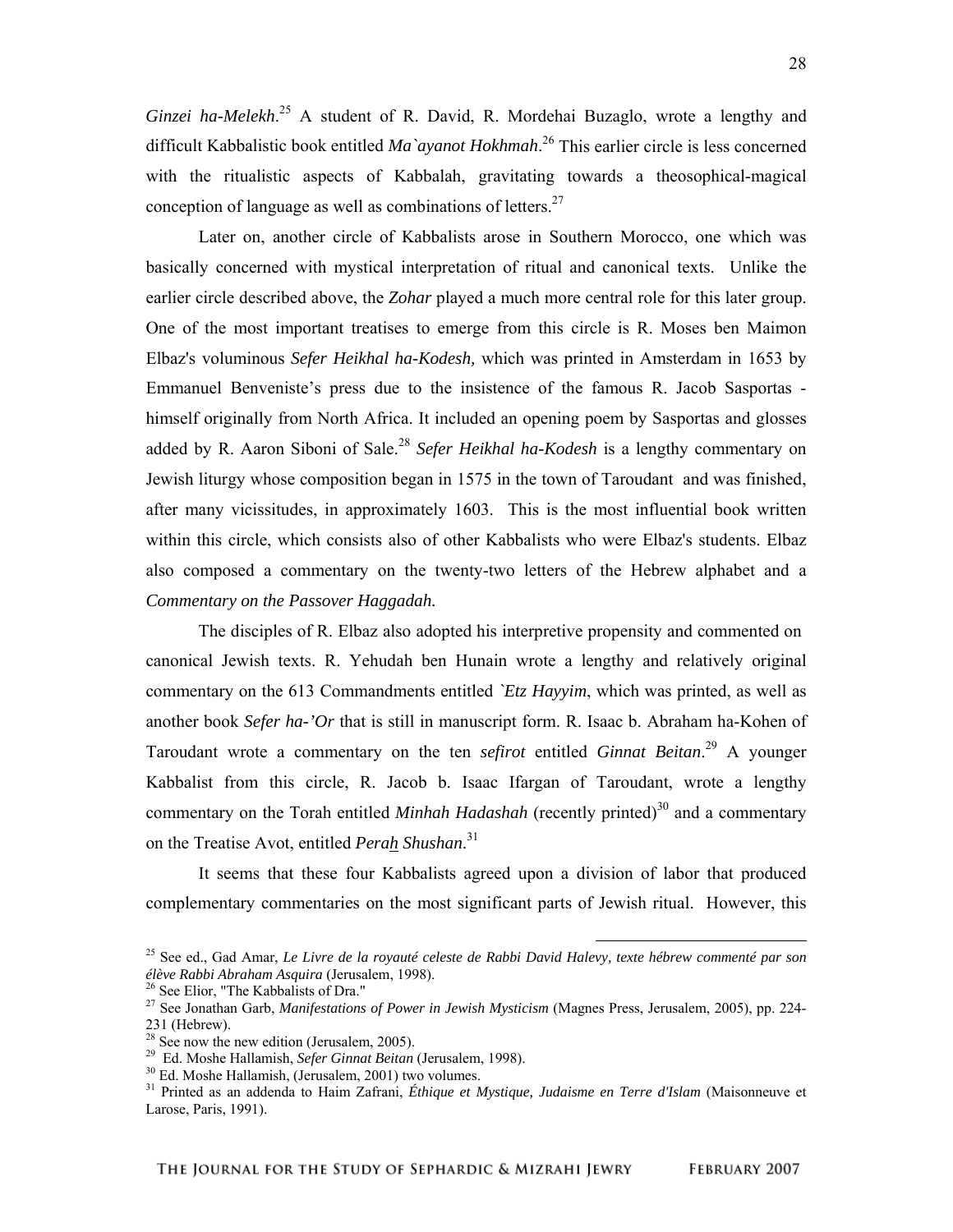enterprise amounted to an organization of earlier traditions according to the subject-matter of the interpreted text, rather than according to overarching theosophical-theurgical and magical systems (as was the case in Safedian Kabbalah) or according to more experiential-ecstatic concepts (as is the case in Polish Hasidism). In addition, the Kabbalistic sources that inform their writings offer rather similar views to those stemming from R. David b. Yehudah he-Hasid's books concerning the ten supernal *sefirot* (which are higher than the 'regular' *sefirot*), as well as to other Kabbalistic writings such as R. Abraham Adrutiel's and R. Joseph Alashqar's books written a hundred years beforehand in Northern Morocco.<sup>32</sup> In fact, Adrutiel's book, still extant only in manuscripts, is one of the major sources of Ifargan's Commentary on the Pentateuch, which quotes *Sefer 'Avnei Zikkaron* tens of times.

 We may see the emergence of a certain Kabbalistic tradition in Southern Morocco, since the later Kabbalists were dependent on the writings of the earlier who were active in the same geographical area. The conspicuous absence of the theosophical innovations stemming from the vibrant Safedian center, which had already declined when the Southern group of Kabbalists started its activity around 1575, is to be emphasized. Though the circle in Southern Morocco had been interested in Safedian Kabbalistic customs, they were much less receptive to the more general systemic schemes of both Cordovero and Luria. Needless to say, later Kabbalists from this group relied on earlier ones, which contributed to a certain conceptual homogeneity likely resulting from a type of cultural isolation. This represents a noticeable contrast with the more variegated and interactive atmosphere found in the Ottoman Empire, particularly in Salonika and Adrianopol and later on in Safed.

#### *6. Moroccan Kabbalists of the 16th and 17th centuries in the Land of Israel*

R. Yehudah Hallewah was certainly not the only Moroccan Kabbalist who arrived to Safed, neither was he the most important one. In the period immediately following his stay in Safed-- he later left for Syria--other Kabbalists arrived, joining the circle of R. Isaac Luria's students. The best known is R. Joseph ibn Tabul, who seems to have been one of the most reliable transmitters of Lurianic Kabbalah. Also noteworthy are R. Abraham ha-Levi Berukhim, R. Suliman ben Ohana, R. Massud Azulai Ma`aravi Sagi-Nahor, and R. Hayyim Ma`aravi, who all played important roles among Luria's followers. R. Hayyim Vital, whose

 <sup>32</sup> See the Introduction of M. Idel to the facsimile edition of R. Joseph Alashqar's *Sefer Tsafnat Pa'aneah, (*Misgav Yerushalaym, Jerusalem, 1991), pp. 14-20 (Hebrew).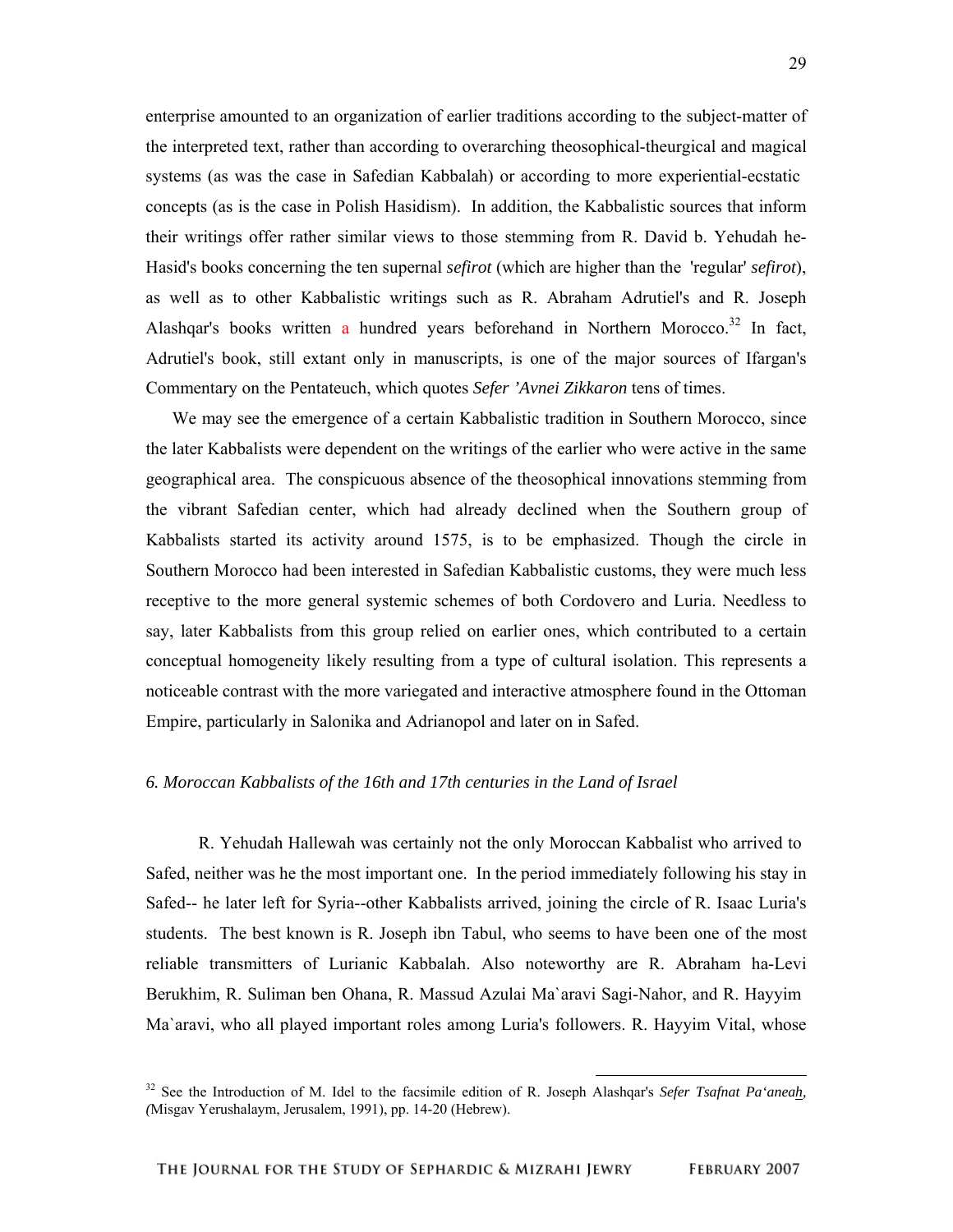writings are one of the major sources of information concerning the Moroccan Kabbalists, mentions also a certain R. David Ma`aravi, an expert on incantations of spirits. R. Abraham b. Solomon 'Alon came from Dra'a to Safed via Egypt. Their arrival in Safed and activities there contributed to the special ambiance of Safed as a place where a variety of Kabbalists encountered each other and cooperated. If we assume that such a significant number of individuals coming to a certain place in a rather short period of time could plausibly have an influence on the spiritual processes going on there, we may surmise such an influence. Although for the time being it is difficult to assess the precise nature of such an impact, we have nevertheless one strong example: the conspicuous manner in which R. Yehudah ibn Malka's passage had an impact on R. Hayyim Vital. It should be noted that in many cases we learn about the names and activities of the Moroccan Kabbalists in Safed from books dealing with various occult events--reports of dreams in the case of Vital, wondrous stories related to Luria and R. Abraham ha-Levi Berukhin--and much less from quotes of their original books or even from quotes taken from lost books. The arrival of the numerous Moroccan Kabbalists, or at least those Kabbalists who stayed for a while in that country, led to a significant exchange between the two most important centers of Spanish Kabbalah in the aftermath of the Expulsion.

Lasting contributions to the dissemination of Safedian forms of Kabbalah are due to some members of the Azulai family, especially R. Abraham b. Mordekhai Azulai (1570- 1644). Born in Fez to a well known family that arrived there after the expulsion from Spain, he immigrated in 1619 to the land of Israel where he was active in Jerusalem and Hebron. Azulai's Kabbalistic thought reflects the strong impact of R. Moses Cordovero's Kabbalah,<sup>33</sup> and his books, especially his *Hesed le-Avraham*, played a significant role in the dissemination of Cordovero's Safedian Kabbalah in Eastern Europe, as we shall see below. In addition, his commentaries on the book of the *Zohar* demonstrate the vital impact of the Cordoverian Kabbalah, still powerful many decades after the emergence of the Lurianic one. Interestingly enough, other Cordoverian treatises, such as R. Abraham Galante's commentaries on the *Zohar* entitled *Zoharei Hammah* and *Yareah Yaqar*, were known in Morocco. The manuscript of the latter commentary had been brought to Fez by none other than R. Elisha Ashkenazi, the father of Nathan of Gaza, a leading Sabbatean figure. This manuscript had attracted the admiration of several Sabbatean Kabbalists in Morocco.<sup>34</sup>

 <sup>33</sup> On this issue, see Isaiah Tishby, *Studies in Kabbalah and Its Branches* (Magnes Press, Jerusalem, 1982), vol. I, pp. 255-267 (Hebrew).

<sup>&</sup>lt;sup>34</sup> See Moyal, *The Shabbetaian Movement in Morroco: Its History and Sources, pp. 212-215.*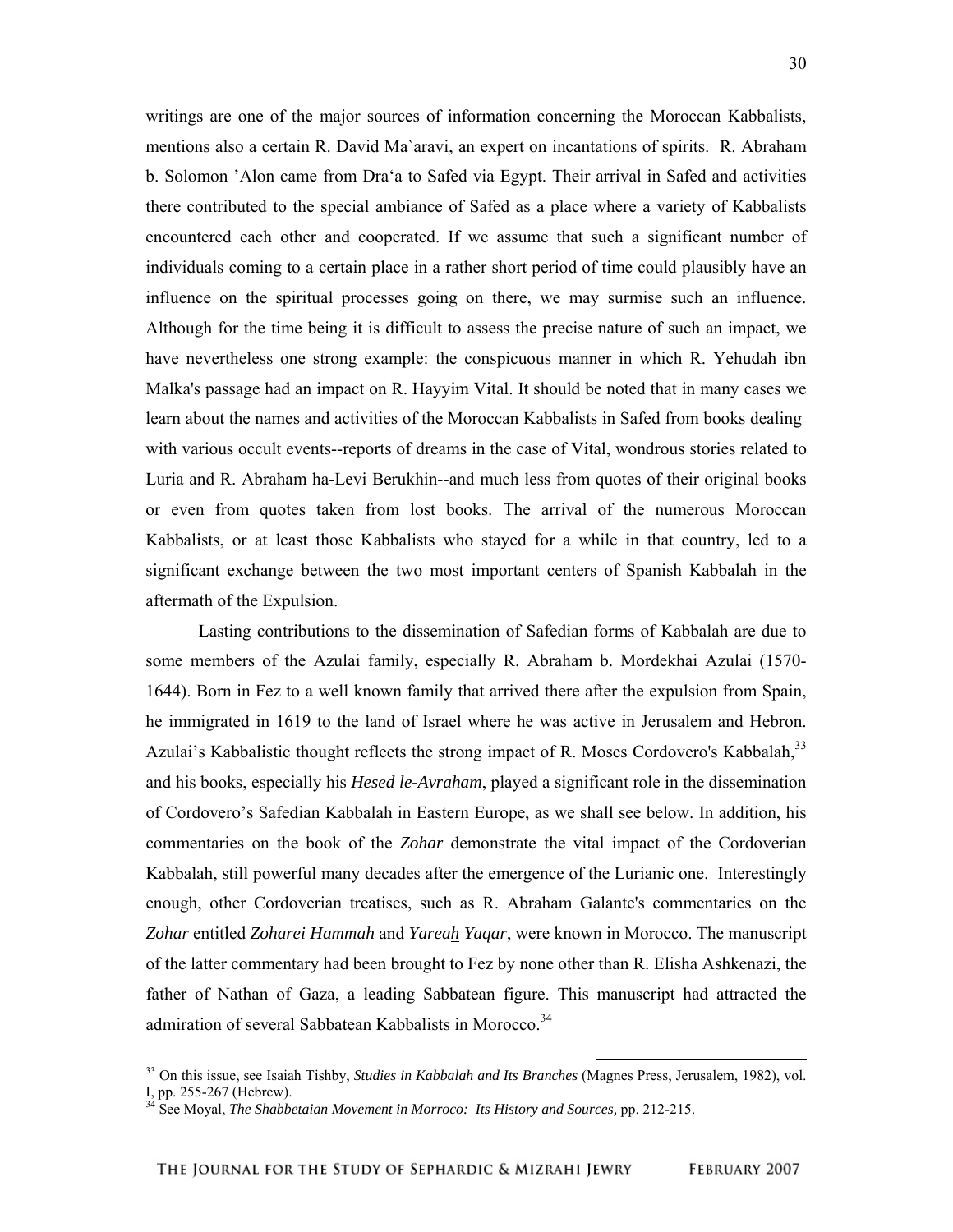## *7. The Place of Femininity in Spanish Kabbalah Before and After the Expulsion*

 Let us now turn to a phenomenological aspect of the development of Kabbalah in Spain before and after the expulsion. One of the common denominators of the two major Kabbalistic schools that developed in Spain in late  $13<sup>th</sup>$  century—the Nahmanidean and the Zoharic--is a more positive and even egalitarian attitude towards the feminine elements of divinity. This approach differs sharply from the ecstatic Kabbalah that developed contemporaneously outside of Spain, in which the feminine elements are conceived of as definitely negative. The feminine elements as described within the Spanish Kabbalistic corpora reverberated for centuries and contributed to formulations found in many Kabbalistic discussions after the expulsion. At the same time, those such as R. Isaac ibn Latif or R. Joseph ibn Waqar, who attenuated the importance of the feminine elements in their discourses about Kabbalah, remained at the margins of Spanish Kabbalah in the  $15<sup>th</sup>$  and  $16<sup>th</sup>$ centuries.

Let me bring some few examples from a more widespread spectrum of similar views. In a collection of Kabbalistic traditions stemming from Nahmanides' school, it is written that "God, Blessed be He, created a subtle creature in [the manner of] *du-partsufin*, [possessing] an equal power [*be-koah shaveh*] and they are *'Ateret* [and] *Tiferet."*<sup>35</sup> The subtle creature is not the human Adam, but a divine power that incorporated two entities with equal power, namely two *sefirot*. This view recurs several times in the writings of  $13<sup>th</sup>$  and  $14<sup>th</sup>$  century Spanish authors owing to Nahmanidean traditions. (The full publication and analysis of these traditions will have to be undertaken elsewhere.) Let me offer just one more example for this argument of equality. In R. Isaac of Acre's celebrated *Sefer Me'irat 'Einayyim* we read:

This is the reason why *Tiferet* and *'Atarah* are called *du-partsufin* since at the beginning they were emanated from *Teshuvah* [as] *du-partsufin*, and they receive [from there] in an equal manner [*be-shaveh*] but the sins of Israel caused that they are in exile, and this is the reason that it is necessary to bring atonement, and this is the meaning of the Prosecution. This is the secret meaning I received: Know that the *Teshuvah* is the king

<sup>&</sup>lt;sup>35</sup> Ms. Oxford-Bodeliana 1610, fols. 90b-91a. On the issue of equality between man and woman, see Moshe Idel, "Androgyny and Equality in the Theosophico–Theurgical Kabbalah," *Diogenes,* vol. 52, issue 4, no. 208 (2005), pp. 27-38, and *Kabbalah & Eros*, pp. 59-73.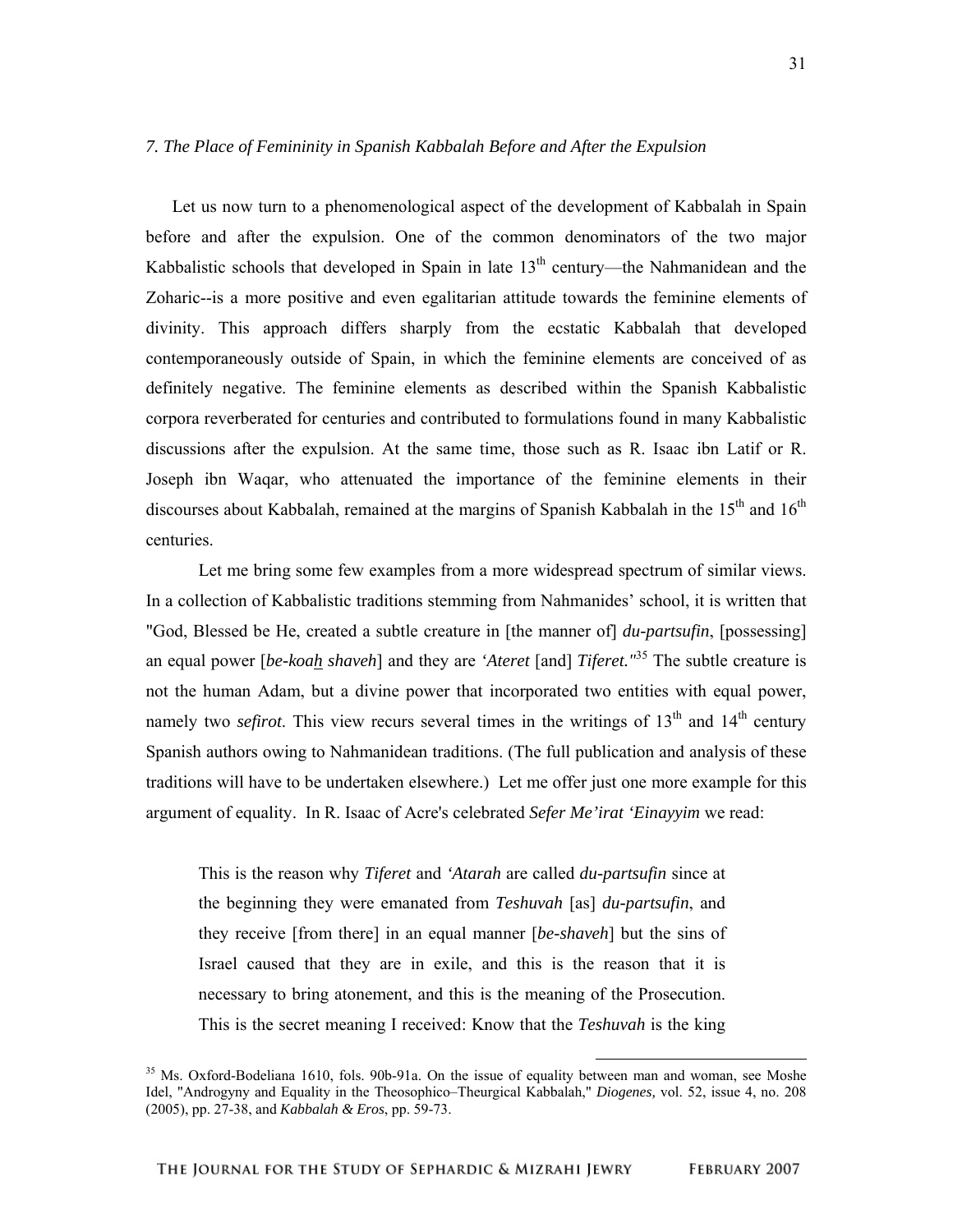of the kings of kings. How is it: *Teshuvah* is king, kings are the arms of the world [namely *Hesed* and *Gevurah,* [second] kings are *du-partsufin*, that are two kings that serve and use one crown, which is the *Teshuvah*, that is the Holy One, blessed be He. When the *'Atarah* stood and accused and said to *Teshuvah:* 'it is impossible that two kings will use the same crown,'36 because you know that the *du-partsufin* were equal, since during the six days of creation the light of one was like the light of the other, since *Tiferet* was the first day and *'Atarah* is the second one."37

These views regarding the primordial equality of the divine powers and of celestial bodies reverberated in many Kabbalistic sources before the expulsion from Spain, including within the writings of R. Menahem Recanati in Italy. The Spanish Kabbalists who left the Iberian Peninsula adopted this view, as is the case with R. Meir ibn Gabbai and later on with R. Moses Cordovero.<sup>38</sup> In Morocco, it had been adopted by R. Yehudah b. Ya`aqov Hunain in his book *Minhat Yehudah* around 1600, and from there they were copied by R. Jacob b. Isaac Ifargan's *Minhah Hadashah* in 1619.39 Elsewhere in his book, Ifargan develops the equality between the male and the female principle even without explicitly mentioning the term *shaveh*. 40 Independent of ibn Gabbai's and Cordovero's treatments of this topic, these discussions preserve the Spanish concept of equality for the male and female divine powers, a view that was canonized in several passages of R. Isaac Luria's *Sefer `Etz Hayyim* where it is written that the last *sefirah* is: "The last point *Malkhut…* and the peak of her growth is that she will include all her ten *sefirot* and she will be in a face-to-face position with *Ze`ir 'Anppin*, totally equal, and the two kings will use the same crown<sup>41</sup>."<sup>42</sup> This is just one of the many instances in which the equality between the feminine and the masculine divine powers is described as taking place during the daily theosophical process.

In the book of the *Zohar*, the concept of equality between the masculine and feminine elements is less explicit but not absent. In fact, the woman was called the half of the body several times, a phrase that in my opinion implies equality. However, what is more

 $36$  B. Hullin 60b.

 $37$  *Me'irat `Einayyim*, ed., Amos Goldreich (Hebrew University, Jerusalem, 1984), p. 22.  $38$  See Idel, "Androgynity and Equality."

 $39$  Ed. Moshe Hallamish (Lod, 2001), vol. I, pp. 103-105.

<sup>40</sup> Idem, II, p. 755.

 $41$  B. Hullin 60b.

 $^{42}$  `Etz Hayyim, Gate XXXVI, ch. 1: שהיא נקודה מלכות האחרונה שבה כנ"ל ותכלית גידול שלה האחרונה שלה ותהיה עם ז"א פב"פ שוה לגמרי וישתמשו ב' מלכים בכתר א' .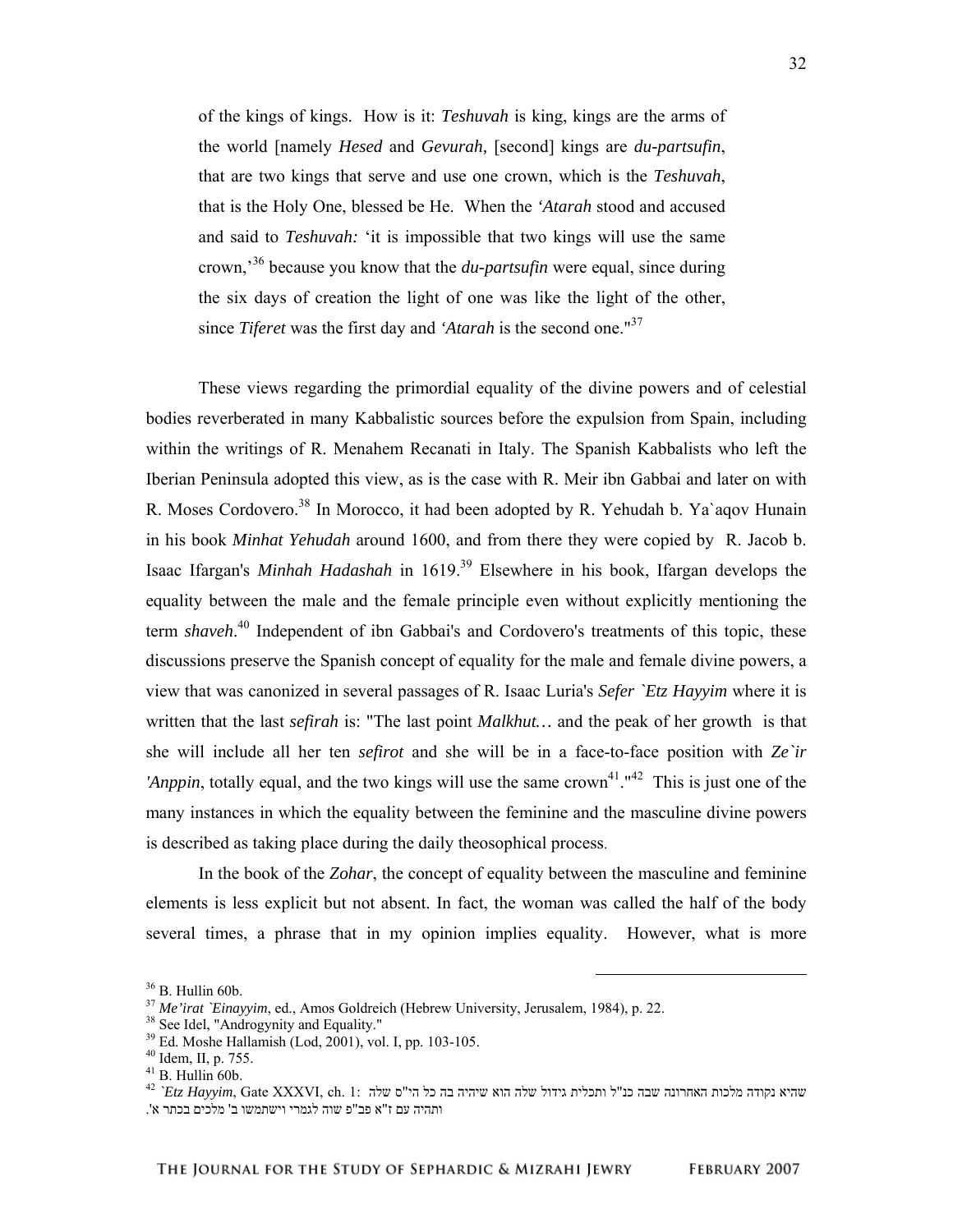interesting is the emergence of a cult of the *Shekhinah* that is hardly found in earlier Kabbalistic sources. This cult, in a manner similar to the above discussions, should be understood as part of the emphasis placed on the coupling of male and female powers, whose origins are much earlier in Jewish texts. $43$  This cult assumes different forms, the most widespread of which argues that the feminine divine power--*Shekhinah, Malkhut, `Atarah, Knesset Yisrael--*should be united with the masculine divine power, *Tiferet*. 44 Moreover, the famous story about the beautiful maiden, which had a huge impact in the history of Kabbalah, attributes to a feminine power a paramount role in initiating the study of this esoteric lore by the male Kabbalist.<sup>45</sup>

In the case of the revelations received by R. Joseph Karo, the feminine entities known basically as the "admonishing mother," the "*Matronita,*" or the *Mishnah--*are the dominant factors in his spiritual life. They reveal a major desire, namely, the need to concentrate on the feminine entities of *Torah, Mishnah*, or *Shekhinah*. 46 This is the case also regarding the revelation that Karo had during the two nights of Shavuot he spent in Nicopolis in 1534, a revelation that can be described as the foundation (though certainly not the actual creation) of the ritual of *Tikkun Leil Shavuot*, as reported by R. Solomon ha-Levi Alqabetz.<sup>47</sup> It should be noted that in Ifargan's *Minhah Hadashah,* the role played by the last *sefirah* called *'Atarah* is paramount, and definitely deserves a special analysis, about which I intend to do elsewhere. To a certain extent, such a role is discernible also in the writings of his companion, R. Isaac ha-Kohen, the author of *Ginnat Beitan*. 48

<sup>&</sup>lt;sup>43</sup> See M. Idel, *Kabbalah & Eros* (Yale University Press, New Haven, 2005), pp. 25-32.<br><sup>44</sup> See ibid., pp. 104-152. For a different understanding of this topic, see Elliot R. Wolfson, in many of his studies, especially in his *Circle in the Square: Studies in the Use of Gender in Kabbalistic Symbolism* (SUNY Press, Albany, 1995). For another approach, see Daniel Abrams, *The Female Body of God in Kabbalistic Literature: Embodied Forms of Love and Sexuality in the Divine Feminine* (Magnes, Jerusalem, 2004) (Hebrew).

 $5$  See *Zohar*, II, fol. 99b. This story has enjoyed a variety of interpretations in modern scholarship. See, e.g., Elliot R. Wolfson, "Beautiful Maiden Without Eyes: Peshat and Sod in Zoharic Hermeneutics," in ed. Michael Fishbane, *Midrashic Imagination* (SUNY Press, Albany, 1993), pp. 155-203 and Daniel Abrams, "Knowing the Maiden Without Eyes: Reading the Sexual Reconstruction of the Jewish Mystic in a Zoharic Parable," *Daat*, vol. 50-52 (2003), pp. lix-lxxxiii.

<sup>&</sup>lt;sup>46</sup> See R. J. Zwi Werblowsky, *Joseph Karo: Lawyer and Mystic* (JPS, Philadelphia, 1977), pp. 148-167. I am inclined to emphasize the role played by the feminine powers that spoke through the throat of R. Joseph Karo, and to reduce to the minimum the possible role of the *Maggid*, implicitly a masculine power, in those revelations. On the issue of the paramount role played by feminine powers in Karo's revelations, I shall return in a more detailed study.

<sup>&</sup>lt;sup>47</sup> See Rachel Elior, "R. Joseph Karo and R. Israel Ba`al Shem Tov: Mystical Metamorphosis, Kabbalistic Inspiration and Spiritual Internalization," *Tarbiz,* vol. 65 (1996), pp. 671-709 (Hebrew). 48 Ed. Moshe Hallamish (Lod, 1998), p. 45-52.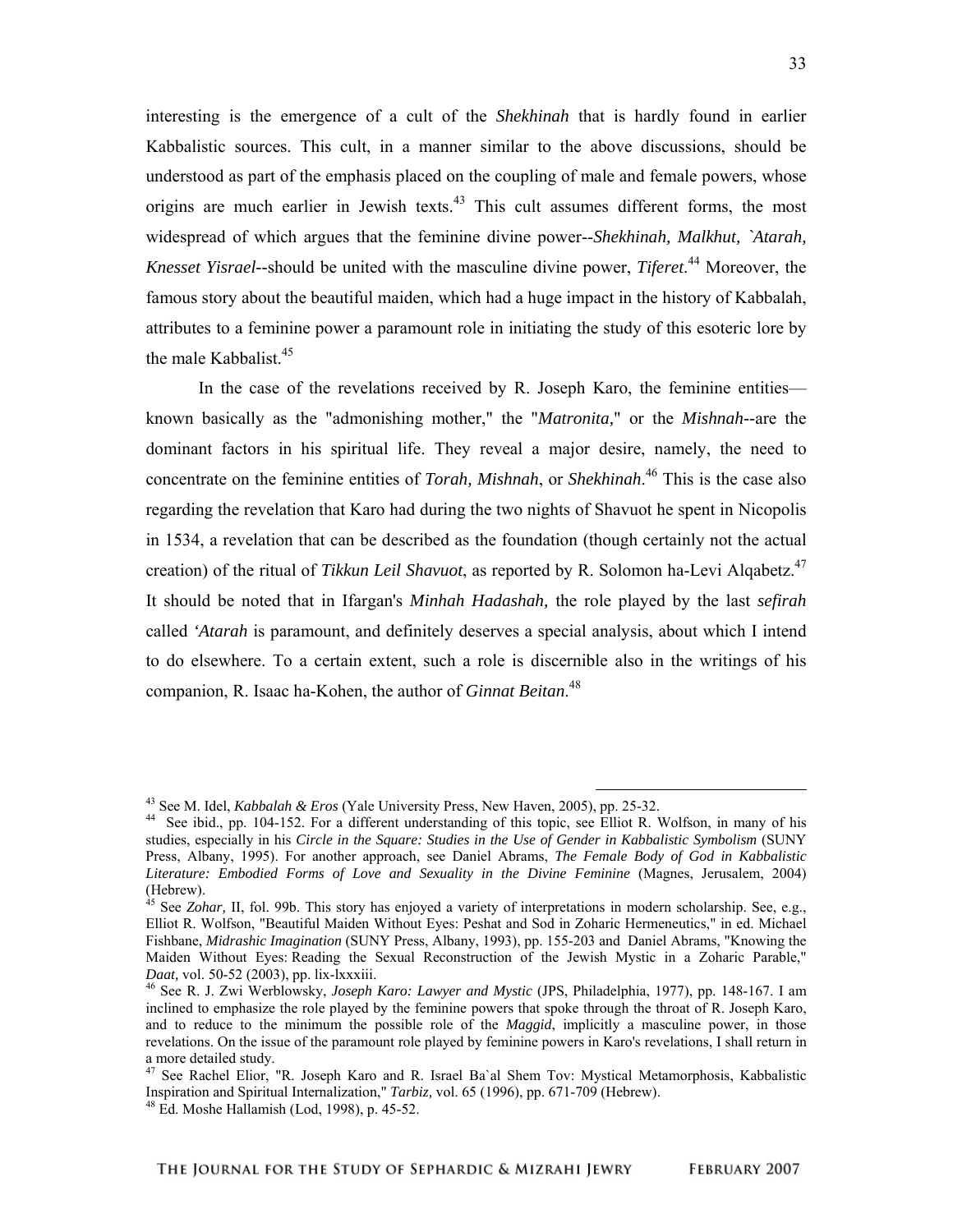Let me present one example of this cult of the feminine divine power found in R. Moses Cordovero's '*Or Yakar*, his commentary on the *Zohar*, as well as in a passage that was copied almost verbatim found in R. Abraham Azulai's *Hesed le-'Avraham*49 brought here:

Whoever performs a commandment nowadays, he prepares something that sustains the *Shekhinah*, and draws to her a little bit of influx…and he has notwithstanding a retribution for his toil…and the proof for it is the daughter of the king when she sits in the palace of her father and one of her servants performs for her an act of worship, she will certainly pay attention to him but not so much would she be outside the palace in trouble in exile. and if the servant would give her even a small thing like a piece of moist grass to help her, recovering it will be more important in her eyes then whatever she had when she was governing. Know that the main intention of Rashbi, blessed be his memory, when he composed the book of the *Zohar* was for this reason, since the *Shekhinah* was in exile without any influx, without anyone to sustain and help her. And he wanted to do something to sustain her and unite her with her husband, [creating] a little union by the composition of the book of the *Zohar,* by what he and his companions are dealing with the secrets of the Torah, which is causing the union of the Holy One, blessed be He, and His *Shekhinah* by means of *Yesod*, which is *Raz* and in gematria, is Light.<sup>50</sup>

Both Cordovero and Azulai share the view that the very composition of the most important Kabbalistic book is intended to help the *Shekhinah,* just as the ritual R. Joseph Karo calls for is a type of study intended to elevate the *Shekhinah* from her low state. It is interesting that both views were formulated in the Eastern centers of Kabbalah, the Ottoman Empire and Safed, while in Northern Africa no parallel idea has yet been found. Paradoxically, there the *Zohar* was indeed very important and its study in popular circles was much more pronounced than in any other Sephardi community.<sup>51</sup>

**FEBRUARY 2007** 

 <sup>49</sup> Bracha Sack, "The Tracing of Sources in R. Abraham Azulai's Work *Hesed le-Avraham*," *Qiriat Sefer,* vol. 56 (1981), p. 168 (Hebrew).<br> $^{50}$  Azulai, *Hesed le-Avraham* (Lemberg, 1863), fol. 6c.

<sup>&</sup>lt;sup>50</sup> Azulai, *Hesed le-Avraham* (Lemberg, 1863), fol. 6c.<br><sup>51</sup> Harvey Goldberg, "The Zohar in Southern Morocco: A Study in Ethnography of Texts," *History of Religion* vol. 29 (1990) pp. 249-251 and Abraham Stahl, "Ritual Reading of the Zohar," *Pe`amim*, vol. 5 (1980), pp. 77- 86 (Hebrew).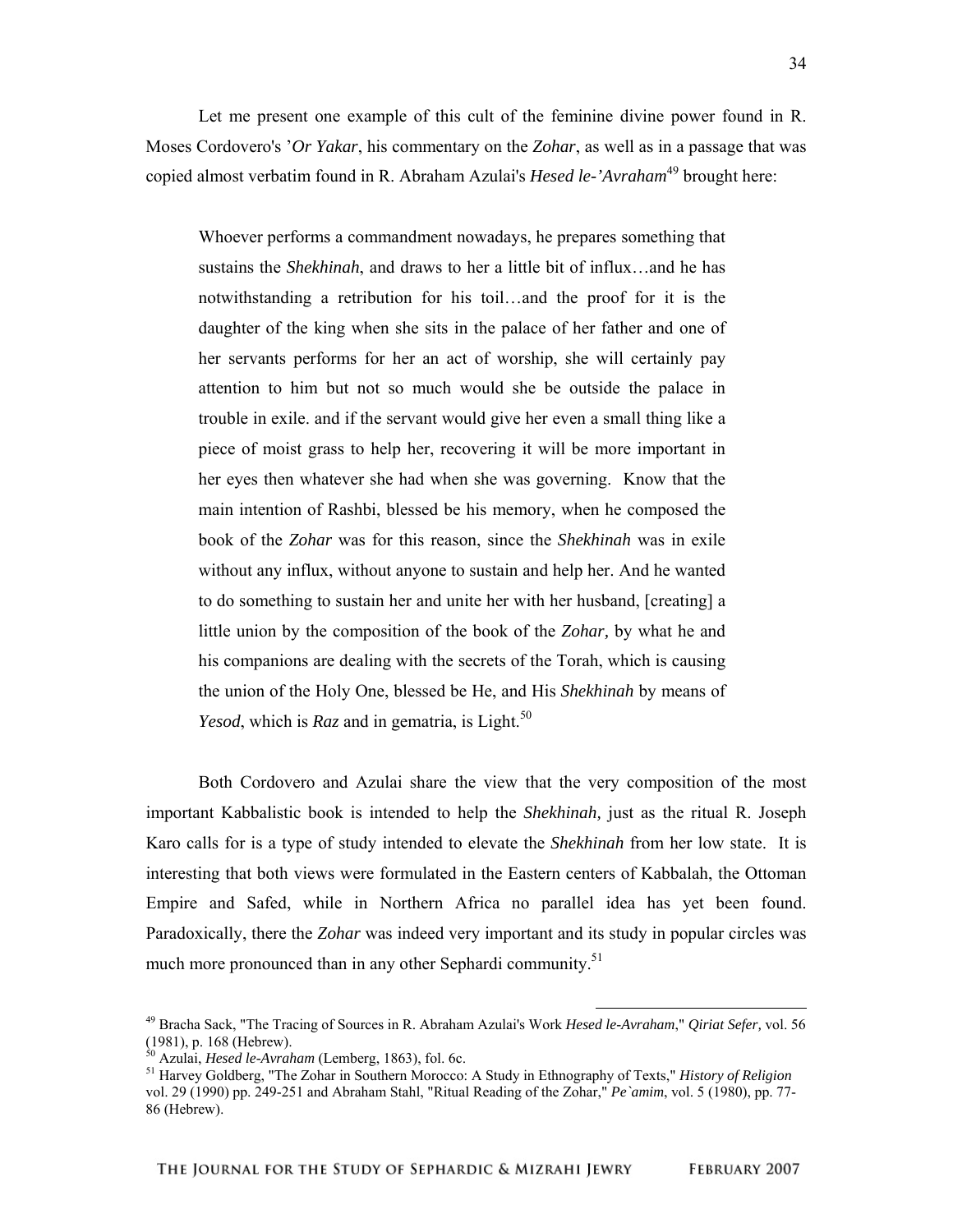## *8. The Divine Sparks, the Alien Beautiful Woman, and the Inner War*

 Turning to another dimension of the mobility between centers of Kabbalah, it now seems that R. Abraham Azulai's books mediated many of the views of R. Moses Cordovero, and some of R. Isaac Luria, to the East European Jewish mystics known as Hasidim. Let me submit in this context one interesting discussion of Azulai's that adumbrates a basic assumption of Polish Hasidism, i.e., that *Tsaddik* is responsible for the sparks found in his vicinity, since they are originally parts of his own soul. There are a few antecedents relating this view among the exiles, like in the works of R. David ibn Avi Zimra and R. Solomon ha-Levi Algabetz,<sup>52</sup> but it seems that the most interesting formulation is found in Azulai's commentary on the Bible. There, he argues in an explicit manner that the shells, namely the demonic powers, contain not just divine sparks, but the spark of the specific righteous that go forth to war. When commenting on the biblical discussion of the beautiful alien woman that can be made prisoner and ultimately married,  $5<sup>3</sup>$  Azulai, or his Kabbalistic source, says:

Know that it is incumbent on the [people in] exile to purify the holy sparks which were mixed - because of the sin of Adam - within the shells, where good and bad are mixed,  $54$  as it is known.<sup>55</sup> Behold, according to this issue you should understand the matter of the beautiful woman. It is known that those who go to that war, that is a war of choice, were completely righteous persons, who did not [even] speak between a prayer to one another. Thus, it is impossible that the evil inclination would overcome these righteous persons, and defile them with an alien woman. This is the reason why the Torah announced that if he [the righteous man] desires her, it is [only] because there is a holy spark mixed in that nation, which is found in that alien woman, a spark that belongs to the soul of that man.

<sup>&</sup>lt;sup>52</sup> I hope to deal with those views in a separate study.

<sup>53</sup> Deuteronomy 21:11.

<sup>&</sup>lt;sup>54</sup> For the theory of mixture and its plausible Manichaean sources, see Moshe Idel, "The Interpretations of the Secret of Incest in Early Kabbalah," *Kabbalah*, vol. 12 (2004), pp. 153-154 (Hebrew).<br><sup>55</sup> The sentence from the beginning until here is found in Vital's *Likkutei Torah*, fol. 104b. However, Luria's

passage deals with the general redemption, while Azulai takes the discussion in a different direction.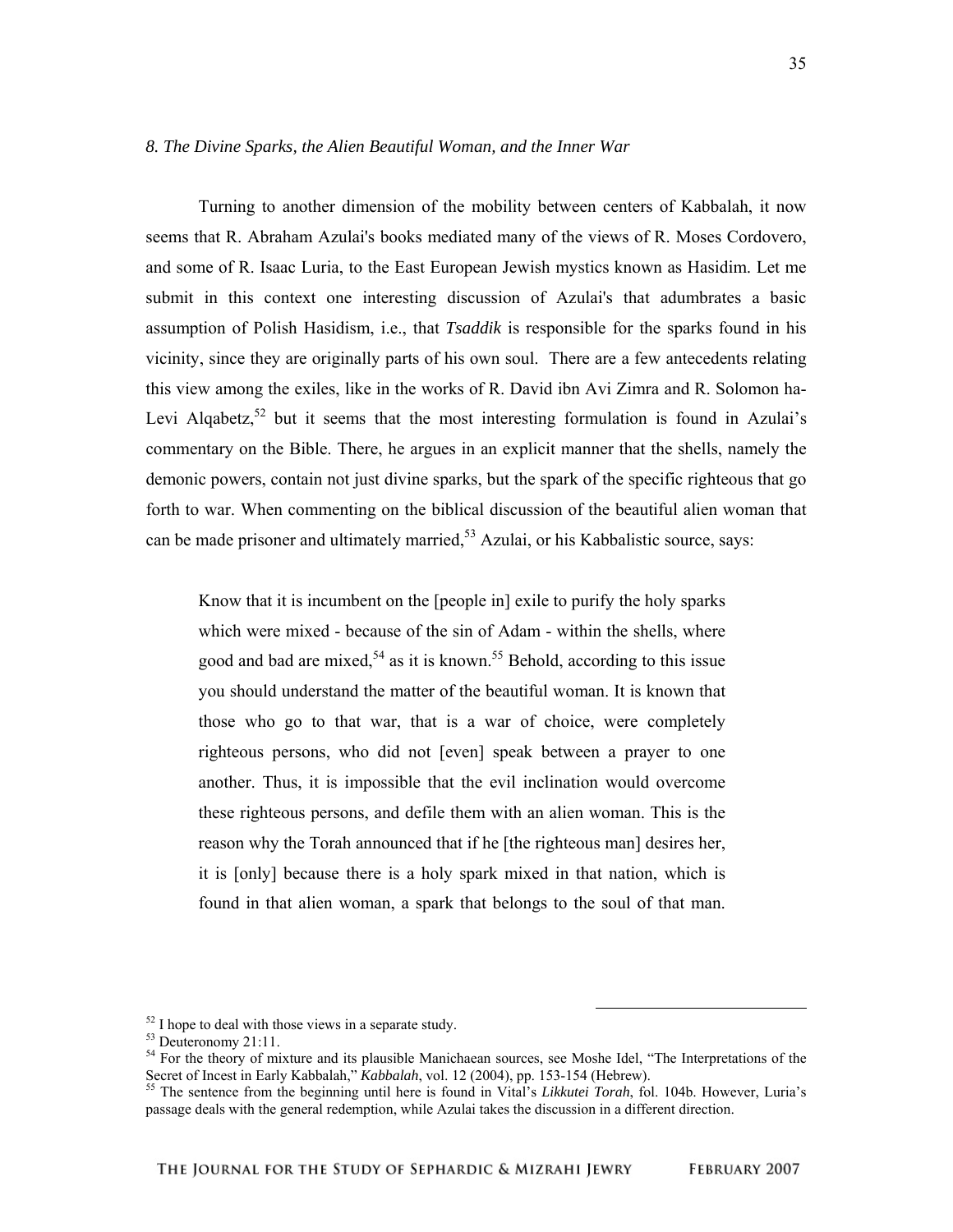This is the reason why he desired her and why the Torah allowed him to have sexual intercourse with her.<sup>56</sup>

 Therefore, warfare is a matter of the confrontation between a righteous man and a spark originally belonging to his particular soul, and this spark is redeemed from its mixture within the impure nation by the battle. It should be emphasized that in some cases, the person entering this war is described as righteous, a *Tsaddik*, and thus, the war is conceived of as a matter of restoring the lost parts of the soul of that righteous man, a view quite reminiscent of the theory prominent among the  $18<sup>th</sup>$  century Hasidism, as we shall see below. Moreover, according to another passage, which occurs immediately after the above quote, we learn about a view that differs, to a certain extent, from the Lurianic view as described above: "The enemies of man are the members of his household"<sup>57</sup> which are the drops of semen from which the body of the shells have been created …and when someone comes to repent, namely he goes forth to the war on his enemies, which are the enemies and his limbs."<sup>58</sup>

 For Azulai, it is the bodies of the evil powers, not only the sparks within them, that are created by the ejaculated semen. It seems therefore that in the Safedian type of Kabbalah a certain approach to war as described in the Bible developed, which assumed it constitutes an occasion for liberating the reifications of someone's sins embodied in shells. Moreover, in a manner reminiscent again of Luria's distinction, Azulai also distinguishes between two enemies of man--the shells, on the one hand, and the *nig'ei benei 'Adam* (the personified drops), on the other.

 We can therefore conclude that Azulai, or his sources, went beyond Luria, and perhaps also Cordovero, when he explicates the strong affinity between a righteous man and the beautiful alien woman. She is understood as a combination of primordial shells--the impersonal evil powers--and the drops of the righteous person that are related to his soul and to his sin at the same time. The allowance given for marrying a beautiful alien woman is understood here as part of a religious world-view that combines the personal form of salvation, namely, the redemption of the souls of one's own children metamorphosed in hostile bodies, with a theurgical operation that deals with divine sparks rescued from their corporeal demonic prison. To put it a different way, someone may worship God not only by performing the Rabbinic commandments, but also by repairing his sins and acting in a

<sup>&</sup>lt;sup>56</sup> *Ba`alei Berit 'Avram*, (Ahavat Shalom, Jerusalem, 1982), fol. 87b.<br><sup>57</sup> Micah 7:6.

<sup>58</sup> Ba`alei Brit 'Abraham, fol. 87b.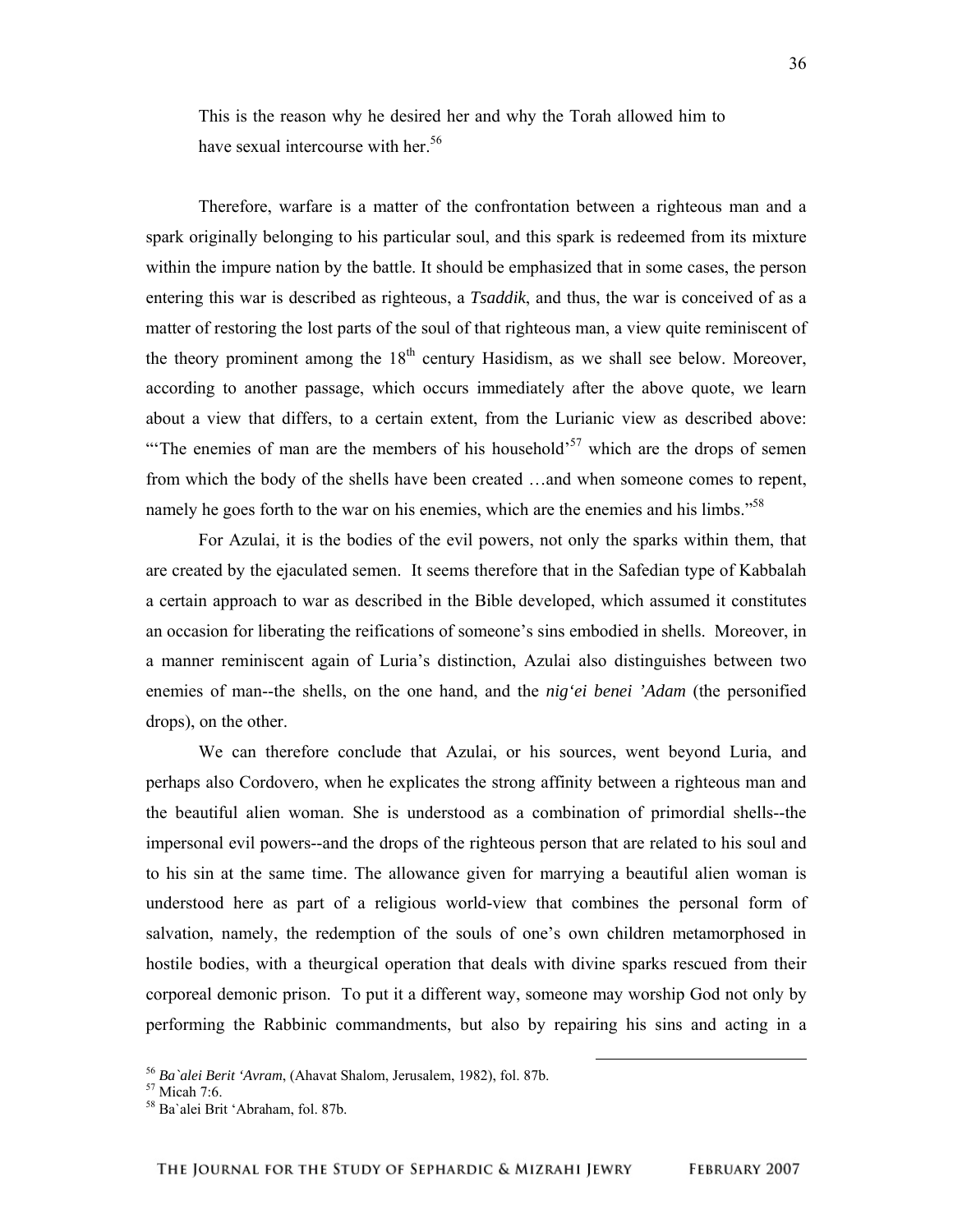manner that does not specifically reflect a Rabbinic commandment. Interestingly enough, this view also assumes that there is a primordial link between the male and the female, though it differs from the egalitarian one mentioned above. Moreover, this view reflects a more flexible attitude toward non-Jews than the more ordinary Rabbinic attitude and that of other Kabbalistic approaches. This mode of action, namely, the expansion of what is valid among the traditional spectrum of religious acts, is known as *Avodah be-Gashmiyyut*, the worship within the corporeality, a concept that attracted plenty of attention within Polish Hasidism.<sup>59</sup> R. Abraham Azulai was also acquainted with this approach.<sup>60</sup> Thus, we may assume that if there are some affinities between the views of the Moroccan Kabbalist and the very similar theory found within Polish Hasidism, some earlier Spanish Kabbalistic tradition likely informed both.

 It is the founder of Hasidism, R. Israel Ba`al Shem Tov, known as the Besht, who is reported to have addressed this theme:

I have heard in the name of the Besht that he said: 'Enemies<sup>61</sup> of a man are the members of his household:' those are the transgressions that he committed, because from them the shells [*kelippot*] have been generated and they are embodied in some bad people…who are arguing and struggling with him. Behold, men have two types of foes: one, mentioned above, which emerges from a sin he committed. The other kind are the wicked people, who hate those who walk in upright ways…whose obliteration does not depend upon the [upright] person…But the foe that emerges from an aspect of his sin can be repaired when God is pleased by his deeds, also his enemies [namely, his personal enemies] will be reconciled with him. Since then his heart will understand that it is the enemy [manifested] by means of the shells that were created from his  $\sin s$ .<sup>62</sup>

<sup>&</sup>lt;sup>59</sup> See Tzippi Kauffman, *Between Immanence and Religious Behavior: Avodah be-Gashmiyyut in the Early Stages of Hasidism (Ph. D Thesis, Hebrew University, Jerusalem, 2004) (Hebrew).* 

<sup>&</sup>lt;sup>60</sup> See his voluminous commentary on the *Zohar, 'Or ha-Hammah*, (Premislany, 1887), V, fol. 30b. On the reverberation of this topic in Cordovero and in a ethical-Kabbalistic writing before Hasidism, see Bracha Sack, "R. Moses Cordovero's Ethical Theory-Some Remarks," in *Studies in Jewish Philosophy and Kabbalah Presented to Professor Sara O. Heller Wilensky* (Magnes Press, Jerusalem, 1994), p. 178 note 59 (Hebrew); M. Idel, "On Rabbi Zvi Hirsch Koidanover's *Sefer Qav ha-Yashar*," *Judische Kultur in Frankfurt am Main von den* 

 $61$  'Oyivei 'Ish. For the internalization of the enemies, see above in the quotes from the Alexander the Great literature that will be dealt with in my monograph on the inner war in Jewish mysticism (in preparation).

 $^{62}$  Quoted in the late  $18^{th}$  century in R. Gedaliyah of Lunitz, *Teshu' ot Hen*, (Brooklyn, 1982), p. 100.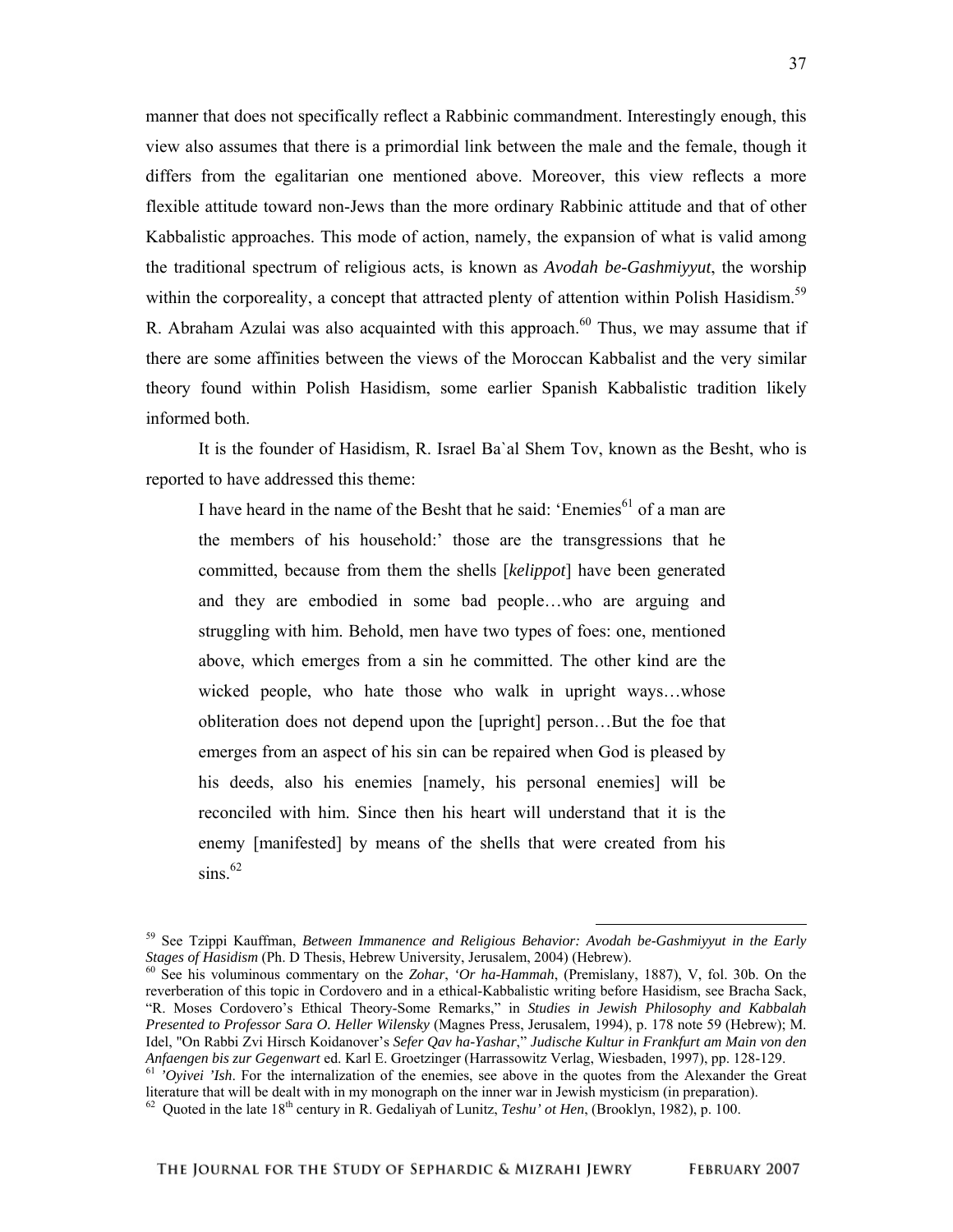This passage is brought as an interpretation of the verse from Deuteronomy 21:10 on 'going forth to war against thy enemies.' Implicitly, the Besht is dealing with a war waged against two types of enemies-- one is an externalization of his own sins and the other constitutes 'objective' enemies. At least implicitly, we have here two types of war. One war is based upon repairing someone's sins, something that may be approximated as repentance, while the other kind of war involves actual enemies that should, presumably, be battled by conventionally external deeds, as in a concrete war. The Besht resorts to the term *kelippot,* which has been translated as shells, a term referring to demonic powers that was widespread in Safedian Kabbalah, in order to account for the manner in which the transgression has been reified. These are the external manifestations of one's personal evil that can be repaired by amending one's own religious behavior, a shift that will destroy the inner power of those shells. In a peculiar way, the combat with evil is, as found already in Abraham Azulai's passage discussed above, an internal combat, in which the person encounters and liberates his own sparks, embodied in shells, because of his sins. However, what is important from my point of view is the fact that at least in principle, the shells externalized as an alien beautiful woman can be understood as part of the Jewish man's personality, and in a way reintegrated by the act of reparation. In general, let me emphasize that in Hasidism, the contemplation of the beauty of women, Jewish or not, was conceived of as an act that has religious valences, again following a text preserved by a Sephardi Kabbalist, R. Elijah da Vidas.<sup>63</sup>

 This brief survey invites another understanding of Spanish Kabbalah, in which women were conceived of differently than in the other theories of personality in Jewish culture: Halakhic, philosophical, or Kabbalistic. When a full inventory and analysis of the declarations on equality of women to men, at least in principle, is performed, a characteristic of Spanish Kabbalah--as proposing a distinct and different approach in Judaism--will emerge in a stronger light than can be completed in this succinct analysis.<sup>64</sup> Nota bene: It goes without saying that this more open approach is not the single attitude toward women to be discerned in the diverse Kabbalistic and Hasidic literatures, neither is it free of all the limitations and negative aspects found in the periods in which the Kabbalistic writings have

 <sup>63</sup> See Idel, *Kabbalah & Eros*, pp. 153-178 and my "Female Beauty: A Chapter in the History of Jewish Mysticism," *Within Hasidic Circles: Studies in Hasidism in Memory of Mordecai Wilensky*, eds., I. Etkes, D. Assaf, I. Bartal, E. Reiner (The Bialik Institute, Jerusalem, 1999), pp. 317-334 (Hebrew).

<sup>64</sup> See meanwhile, the source referred to in Idel, *Kabbalah & Eros*, pp. 272-274.